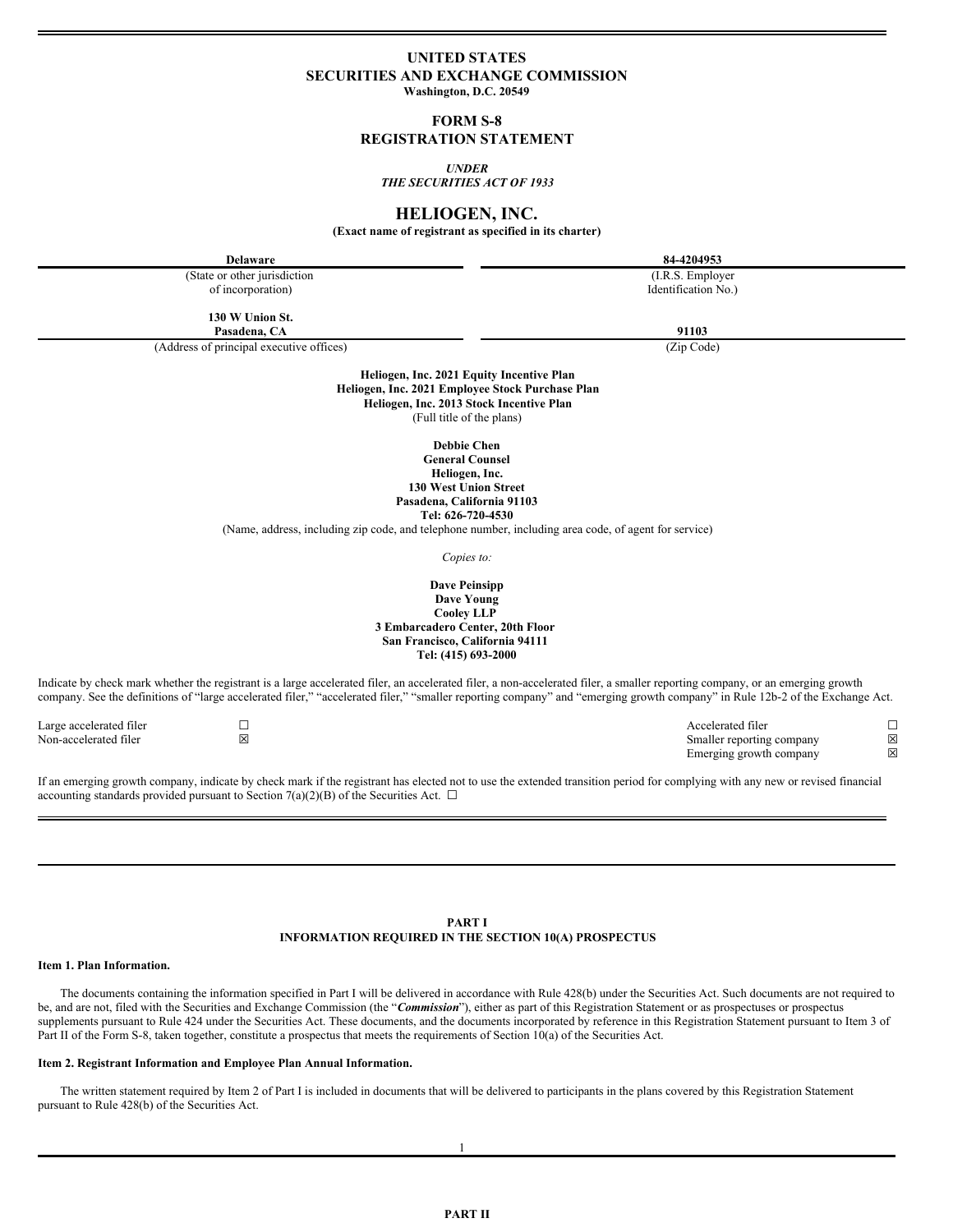#### **INFORMATION REQUIRED IN THE REGISTRATION STATEMENT**

### **Item 3. Incorporation of Documents by Reference.**

The following documents, which have been filed with the Commission, are incorporated by reference into this Registration Statement:

- (i) The Company's Quarterly Reports on Form 10-Q (File No. 001-40209) for the quarterly periods ended [March](http://www.sec.gov/Archives/edgar/data/1840292/000121390021028744/f10q0321_athenatechnology.htm) 31, 2021, [June](http://www.sec.gov/ix?doc=/Archives/edgar/data/1840292/000121390021042245/f10q0621_athenatech.htm) 30, 2021 and [September](http://www.sec.gov/ix?doc=/Archives/edgar/data/1840292/000121390021059562/f10q0921_athenatech.htm) 30, 2021, filed with the Commission on May 24, 2021, August 13, 2021 and November 15, 2021, respectively;
- (ii) The Company's Current Reports on Form 8-K (File No. 001-40209) (other than information furnished rather than filed), filed with the Commission on March 22, 2021, [March](http://www.sec.gov/Archives/edgar/data/1840292/000121390021017803/ea138392-8k_athenatech.htm) 25, [2021](http://www.sec.gov/Archives/edgar/data/1840292/000121390021035870/ea143729-8k_athenatech.htm), May 4, 2021, July 7, 2021, [November](http://www.sec.gov/ix?doc=/Archives/edgar/data/1840292/000121390021060122/ea150571-8k_athenatech.htm) 16, 2021, December 16, 2021, December 29, 2021 and [January](http://www.sec.gov/ix?doc=/Archives/edgar/data/1840292/000121390022000981/ea153385-8k_heliogeninc.htm) 6, 2022;
- (iii) The Company's [prospectus](http://www.sec.gov/Archives/edgar/data/1840292/000121390022005934/f424b30222_heliogen.htm), dated February 8, 2022, filed by the Registrant with the Commission on February 8, 2022 (the "*Prospectus*") pursuant to Rule 424(b) under the Securities Act of 1933, as amended, relating to the Registration Statement on [Form](http://www.sec.gov/ix?doc=/Archives/edgar/data/1840292/000121390022003362/fs12022_heliogen.htm) S-1 (File No. 333-262319) which contains audited financial statements for the Registrant's latest fiscal year for which such statements have been filed; and
- (v) The description of the Registrant's Common Stock which is contained in a registration statement on [Form](http://www.sec.gov/Archives/edgar/data/1840292/000121390021015048/ea137390-8a12b_athena.htm) 8-A filed on March 12, 2021 (File No. 001-40209) under the Exchange Act of 1934, as amended (the "*Exchange Act*"), as updated in the section titled ["Description](http://www.sec.gov/Archives/edgar/data/1840292/000121390022005934/f424b30222_heliogen.htm#T7) of Securities" beginning on page 84 of the Prospectus, as well as any additional amendments or reports filed for the purpose of updating such description.

In addition, all documents subsequently filed by the Company with the Commission pursuant to Sections 13(a), 13(c), 14, and 15(d) of the Exchange Act, as amended (other than Current Reports on Form 8-K furnished pursuant to Item 2.02 or Item 7.01 of Form 8-K, including any exhibits included with such information that are related to such items), prior to the filing of a post-effective amendment that indicates that all securities offered have been sold or that deregisters all securities then remaining unsold shall be deemed to be incorporated by reference herein and to be a part hereof from the date of filing of such documents; *provided, however*, that documents or information deemed to have been furnished and not filed in accordance with the rules of the Commission shall not be deemed incorporated by reference into this Registration Statement.

Any statement contained in the documents incorporated or deemed to be incorporated by reference in this Registration Statement shall be deemed to be modified, superseded, or replaced for purposes of this Registration Statement to the extent that a statement contained herein or in any other subsequently filed document which also is incorporated or deemed to be incorporated by reference in this Registration Statement modifies, supersedes, or replaces such statement. Any such statement so modified, superseded or replaced shall not be deemed, except as so modified, superseded or replaced, to constitute a part of this Registration Statement.

II-1

#### **Item 4. Description of Securities.**

Not applicable.

#### **Item 5. Interests of Named Experts and Counsel.**

Not applicable.

#### **Item 6. Indemnification of Directors and Officers.**

The Company is governed by the Delaware General Corporation Law, as the same exists or may hereafter be amended (the "*DGCL*"). Section 145 of the DGCL ("Section 145") provides that a Delaware corporation may indemnify any person who was or is a party or is threatened to be made a party to any threatened, pending or completed action, suit or proceeding, whether civil, criminal, administrative or investigative (other than an action by or in the right of such corporation) by reason of the fact that such person is or was a director, officer, employee or agent of such corporation, or is or was serving at the request of such corporation as a director, officer, employee or agent of another corporation or enterprise. The indemnification may include expenses (including attorneys' fees), judgments, fines and amounts paid in settlement actually and reasonably incurred by such person in connection with such action, suit or proceeding, provided such person acted in good faith and in a manner he or she reasonably believed to be in or not opposed to the corporation's best interests and, with respect to any criminal action or proceeding, had no reasonable cause to believe that his conduct was unlawful.

Section 145 also provides that a Delaware corporation may indemnify any person who was or is a party or is threatened to be made a party to any threatened, pending or completed action or suit by or in the right of such corporation, under the same conditions, except that such indemnification is limited to expenses (including attorneys' fees) actually and reasonably incurred by such person, and except that no indemnification is permitted without judicial approval if such person is adjudged to be liable to such corporation. Where an officer or director of a corporation is successful, on the merits or otherwise, in the defense of any action, suit or proceeding referred to above, or any claim, issue or matter therein, the corporation must indemnify that person against the expenses (including attorneys' fees) which such officer or director actually and reasonably incurred in connection therewith.

Section 145 further authorizes a corporation to purchase and maintain insurance on behalf of any person who is or was a director, officer, employee or agent of the corporation, or is or was serving at the request of the corporation as a director, officer, employee or agent of another corporation or enterprise, against any liability asserted against such person and incurred by such person in any such capacity, or arising out of such person's status as such, whether or not the corporation would otherwise have the power to indemnify such person against such liability under Section 145.

The DGCL provides that directors of a corporation will not be personally liable for monetary damages for breach of their fiduciary duties as directors, except for liability:

- for any transaction from which the director derives an improper personal benefit;
- for any act or omission not in good faith or that involves intentional misconduct or a knowing violation of law;
- for any unlawful payment of dividends or redemption of shares; or
- for any breach of a director's duty of loyalty to the corporation or its stockholders.

The Company's Second Amended and Restated Certificate of Incorporation (the "*Charter*") limits a directors' liability to the fullest extent authorized under the DGCL, as it now exists or may in the future be amended.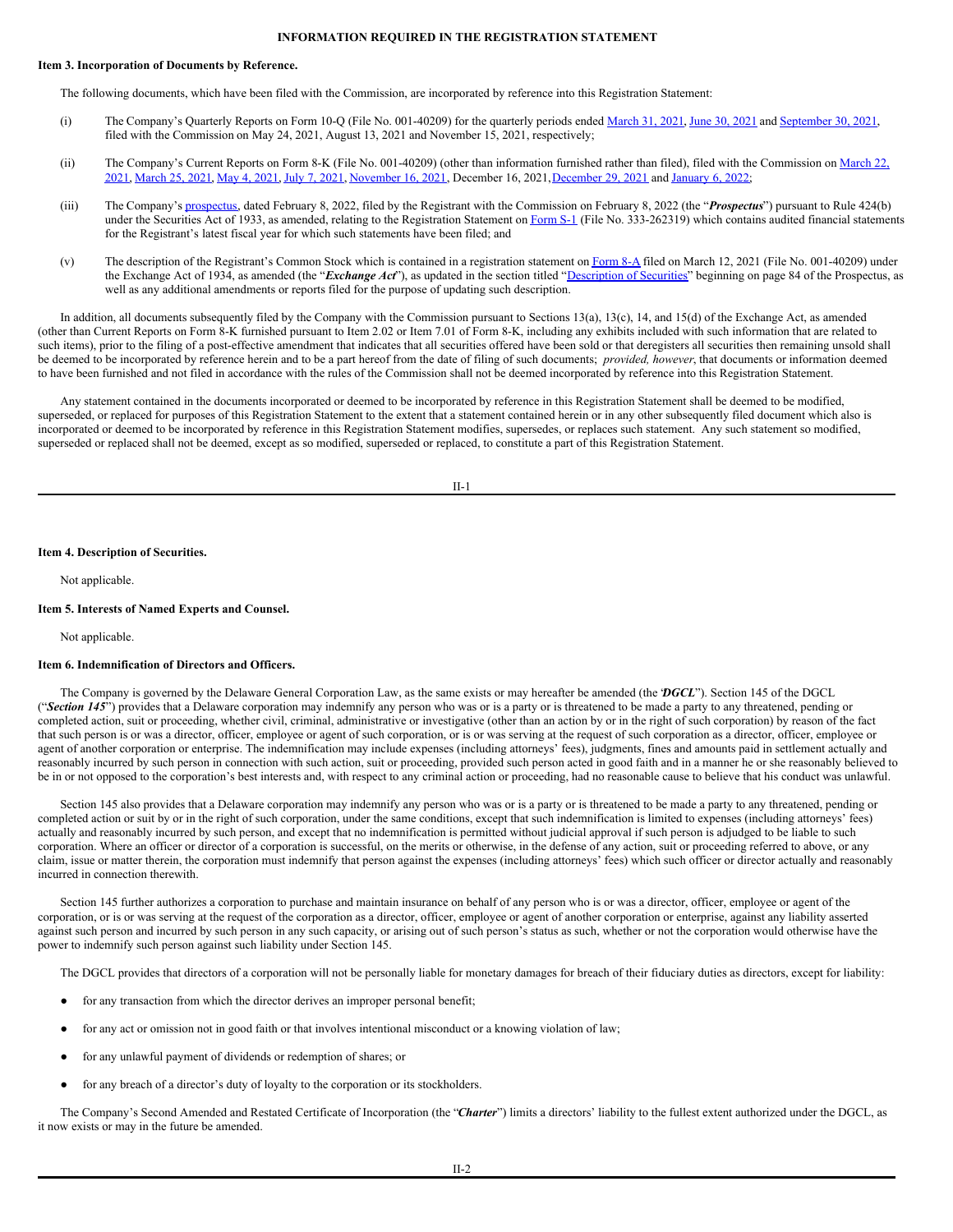Delaware law and the Company's Amended and Restated Bylaws (the "*Bylaws*") provide that the Company will, in certain situations, indemnify our directors and officers and may indemnify other employees and other agents, to the fullest extent permitted by law. Any indemnified person is also entitled, subject to certain limitations, to advancement, direct payment, or reimbursement of reasonable expenses (including attorneys' fees and disbursements) in advance of the final disposition of the proceeding. The indemnification provided for in the Bylaws will: (i) not be deemed exclusive of any other rights to which those indemnified may be entitled under the Charter, Bylaws, agreement or vote of stockholders or disinterested directors or otherwise, both as to action in their official capacities and as to action in another capacity while holding such office, (ii) continue as to a person who has ceased to be a director or executive officer or officer, employee or other agent and (iii) inure to the benefit of the heirs, executors and administrators of a person who has ceased to be a director.

The Company has entered into separate indemnification agreements with our directors and executive officers. These agreements, among other things, require us to indemnify our directors and executive officers for certain expenses, including attorneys' fees, judgments, fines and settlement amounts incurred by a director or officer in any action or proceeding arising out of their services as one of its directors or officers or any other company or enterprise to which the person provides services at its request.

The Company also maintains a directors' and officers' insurance policy pursuant to which its directors and officers are insured against liability for actions taken in their capacities as directors and officers. The Company believes these provisions in the Charter and Bylaws and these indemnification agreements are necessary to attract and retain qualified persons as directors and officers.

#### **Item 7. Exemption from Registration Claimed.**

Not applicable.

## **Item 8. Exhibits.**

|                          |                                                                               | <b>Incorporated by Reference</b> |            |         |                    |
|--------------------------|-------------------------------------------------------------------------------|----------------------------------|------------|---------|--------------------|
| Exhibit<br><b>Number</b> | <b>Description</b>                                                            | Schedule/<br>Form                | File No.   | Exhibit | <b>Filing Date</b> |
| 3.1                      | Second Amended and Restated Certificate of Incorporation of Heliogen, Inc.    | Form 8-K                         | 001-40209  | 3.1     | January 6, 2022    |
| 3.2                      | Amended and Restated Bylaws of Heliogen, Inc.                                 | Form $8-K$                       | 001-40209  | 3.2     | January 6, 2022    |
| 4.1                      | Specimen Common Stock Certificate.                                            | Form $8-K$                       | 007-40209  | 4.1     | January 6, 2022    |
| $5.1*$                   | Opinion of Cooley LLP.                                                        |                                  |            |         |                    |
| $23.1*$                  | Consent of BDO USA LLP, independent registered public accounting firm.        |                                  |            |         |                    |
| $23.2*$                  | Consent of Marcum LLP, independent registered public accounting firm.         |                                  |            |         |                    |
| $23.3*$                  | Consent of Cooley LLP (contained in the opinion filed as Exhibit 5.1 hereto). |                                  |            |         |                    |
| $24.1*$                  | Power of Attorney (included in the signature page of this Registration        |                                  |            |         |                    |
| 99.1                     | Statement).<br>2013 Stock Incentive Plan.                                     | Form S-4                         | 333-258606 | 99.2    | August 8, 2021     |
| 99.2                     | 2021 Equity Incentive Plan.                                                   | Form 8-K                         | 001-40209  | 10.8    | January 6, 2022    |
| 99.3*                    | Form of Stock Option Grant Package under 2013 Equity Incentive Plan.          |                                  |            |         |                    |
| 99.4*                    | Form of RSU Grant Package under 2013 Equity Incentive Plan.                   |                                  |            |         |                    |
| 99.5                     | Form of Stock Option Grant Package under 2021 Equity Incentive Plan.          | Form $8-K$                       | 001-40209  | 10.10   | January 6, 2022    |
| 99.6                     | Form of RSU Grant Package under 2021 Equity Incentive Plan.                   | Form 8-K                         | 001-40209  | 10.11   | January 6, 2022    |
| 99.7                     | 2021 Employee Stock Purchase Plan.                                            | Form 8-K                         | 001-40209  | 10.9    | January 6, 2022    |
| $107*$                   | <b>Filing Fee Table</b>                                                       |                                  |            |         |                    |

Filed herewith.

II-3

## **Item 9. Undertakings.**

- (a) The undersigned Registrant hereby undertakes:
	- (1) To file, during any period in which offers or sales are being made, a post-effective amendment to this Registration Statement:
		- (i) to include any prospectus required by Section  $10(a)(3)$  of the Securities Act;
		- (ii) to reflect in the prospectus any facts or events arising after the effective date of the Registration Statement (or the most recent post-effective amendment thereof) which, individually or in the aggregate, represent a fundamental change in the information set forth in the Registration Statement;
		- (iii) to include any material information with respect to the plan of distribution not previously disclosed in the Registration Statement or any material change to such information in the Registration Statement; provided, however, that paragraphs  $(A)(1)(i)$  and  $(A)(1)(ii)$  do not apply if the information required to be included in a post-effective amendment by those paragraphs is contained in periodic reports filed with or furnished to the Commission by the Registrant pursuant to Section 13 or Section 15(d) of the Exchange Act that are incorporated by reference in the Registration Statement.
	- (2) That, for the purpose of determining any liability under the Securities Act, each such post-effective amendment shall be deemed to be a new registration statement relating to the securities offered therein, and the offering of such securities at that time shall be deemed to be the initial bona fide offering thereof.
	- (3) To remove from registration by means of a post-effective amendment any of the securities being registered which remain unsold at the termination of the offering.
- (b) The undersigned Registrant hereby undertakes that, for purposes of determining any liability under the Securities Act, each filing of the Registrant's annual report pursuant to Section 13(a) or Section 15(d) of the Exchange Act (and, where applicable, each filing of an employee benefit plan's annual report pursuant to Section 15(d) of the Exchange Act) that is incorporated by reference in the Registration Statement shall be deemed to be a new registration statement relating to the securities offered therein, and the offering of such securities at that time shall be deemed to be the initial bona fide offering thereof.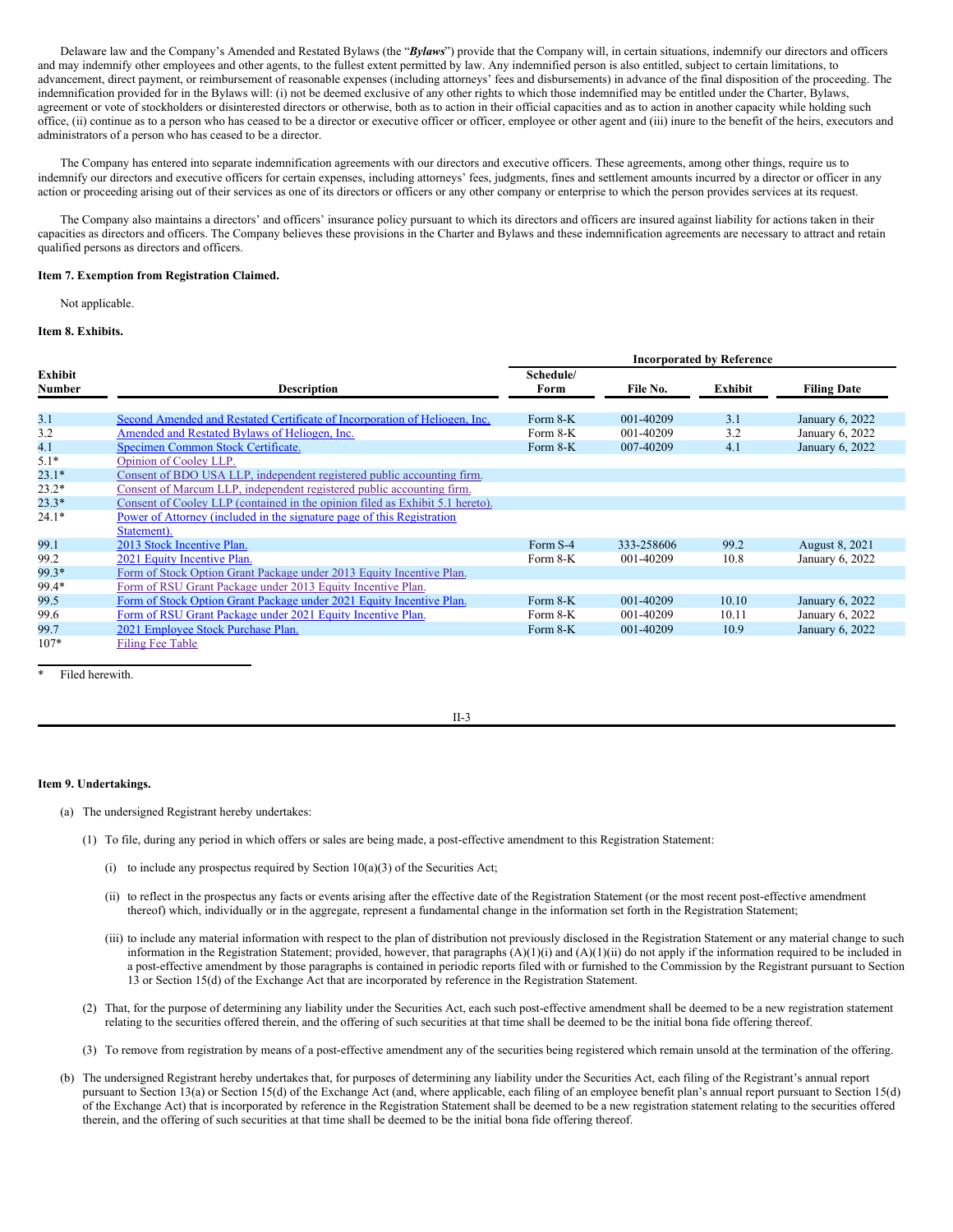(c) Insofar as indemnification for liabilities arising under the Securities Act may be permitted to directors, officers and controlling persons of the Registrant pursuant to the foregoing provisions, or otherwise, the Registrant has been advised that in the opinion of the Securities and Exchange Commission such indemnification is against public policy as expressed in the Act and is, therefore, unenforceable. In the event that a claim for indemnification against such liabilities (other than the payment by the Registrant of expenses incurred or paid by a director, officer or controlling person of the Registrant in the successful defense of any action, suit or proceeding) is asserted by such director, officer or controlling person in connection with the securities being registered, the Registrant will, unless in the opinion of its counsel the matter has been settled by controlling precedent, submit to a court of appropriate jurisdiction the question whether such indemnification by it is against public policy as expressed in the Act and will be governed by the final adjudication of such issue.

#### II-4

#### <span id="page-3-0"></span>**SIGNATURES**

Pursuant to the requirements of the Securities Act of 1933, the registrant has duly caused this registration statement to be signed on its behalf by the undersigned, thereunto duly authorized in the City of Pasadena, State of California, on this 7<sup>th</sup> day of March, 2022.

#### **HELIOGEN, INC.**

By: /s/ Bill Gross

Bill Gross Chief Executive Officer

#### **POWER OF ATTORNEY**

**KNOW ALL BY THESE PRESENTS**, that each person whose signature appears below hereby constitutes and appoints Bill Gross and Christiana Obiaya, and each of them, as his true and lawful agents, proxies and attorneys-in-fact, with full power of substitution and resubstitution, for him or her and in his or her name, place and stead, in any and all capacities, to sign any and all amendments to this Registration Statement (including post-effective amendments), and to file the same, with all exhibits thereto and other documents in connection therewith, with the Securities and Exchange Commission, granting unto said attorneys-in-fact and agents, and each of them, full power and authority to do and perform each and every act and thing requisite and necessary to be done in connection therewith, as fully to all intents and purposes as he or she might or could do in person, hereby ratifying and confirming all that said attorneys-in-fact and agents or any of them, or his or their substitute or substitutes, may lawfully do or cause to be done by virtue hereof.

Pursuant to the requirements of the Securities Act of 1933, this registration statement has been signed by the following persons in the capacities and on the dates indicated.

| Signature                                              | <b>Title</b>                                                            | Date          |  |
|--------------------------------------------------------|-------------------------------------------------------------------------|---------------|--|
| /s/ Bill Gross<br><b>Bill Gross</b>                    | Chief Executive Officer, Chairman<br>(Principal Executive Officer)      | March 7, 2022 |  |
| /s/ Christiana Obiaya<br>Christiana Obiaya             | Chief Financial Officer<br>(Principal Financial and Accounting Officer) | March 7, 2022 |  |
| /s/ Phyllis W. Newhouse<br>Phyllis W. Newhouse         | Director                                                                | March 7, 2022 |  |
| /s/ Robert Kavner<br>Robert Kavner                     | Director                                                                | March 7, 2022 |  |
| /s/ Julie M. Kane<br>Julie M. Kane                     | Director                                                                | March 7, 2022 |  |
| /s/ David Crane<br>David Crane                         | Director                                                                | March 7, 2022 |  |
| /s/ Stacey Abrams<br><b>Stacey Abrams</b>              | Director                                                                | March 7, 2022 |  |
| /s/ Suntharesan Padmanathan<br>Suntharesan Padmanathan | Director                                                                | March 7, 2022 |  |

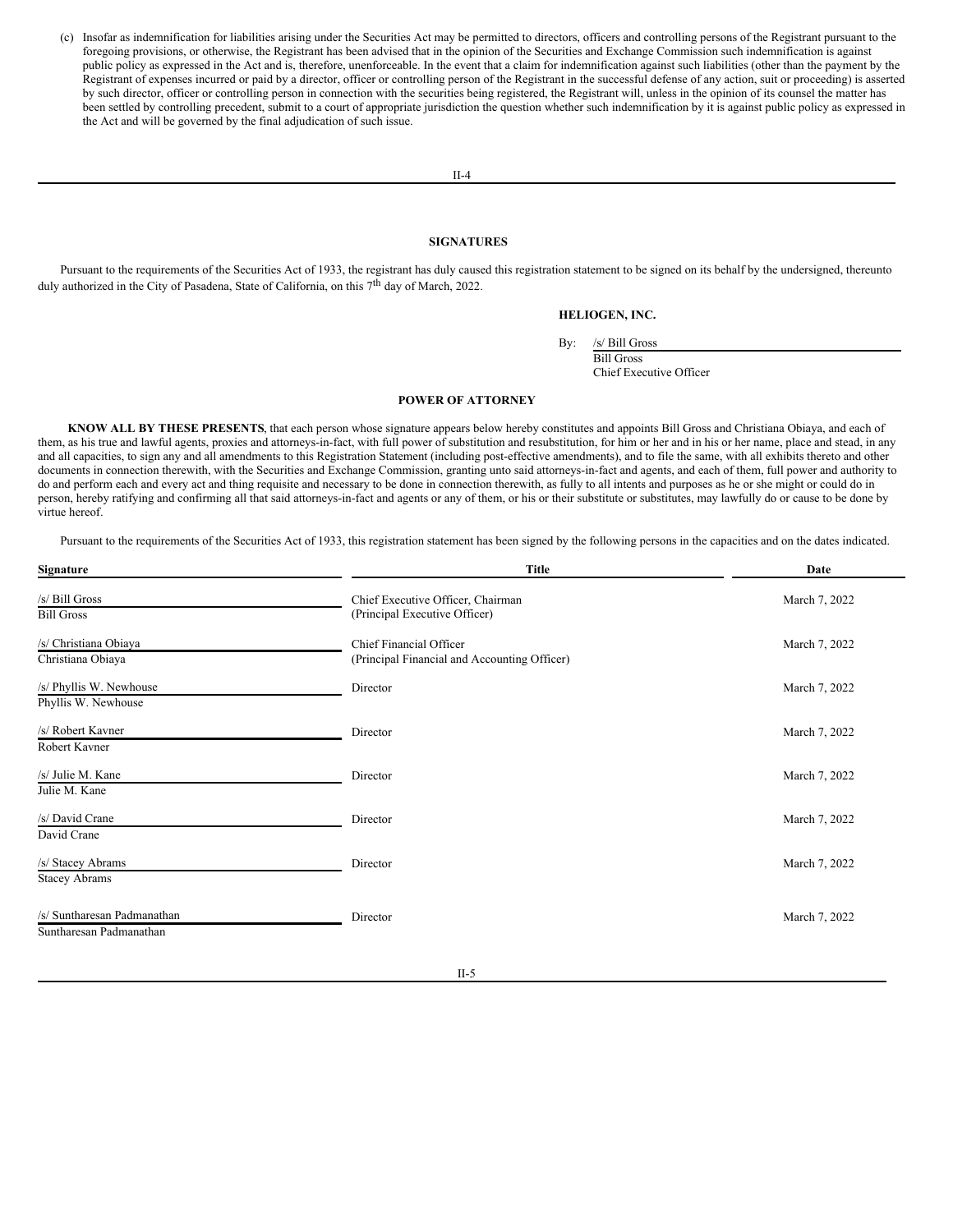# <span id="page-4-0"></span>Cooley

Dave Peinsipp +1 415 693 2177 dpeinsipp@cooley.com

March 7, 2022

Heliogen, Inc. 130 W Union St. Pasadena, CA 91103

#### **Re: Heliogen, Inc. – Registration Statement on Form S-8**

Ladies and Gentlemen:

We have acted as counsel to Heliogen, Inc., a Delaware corporation (the "Company"), in connection with the filing of a Registration Statement on Form S-8 (the 'Registration *Statement*") with the Securities and Exchange Commission covering the offering of up to 71,074,417 shares (the "*Shares*") of the Company's common stock, par value \$0.0001 per share ("*Common Stock*"), consisting of (a) 45,268,238 shares of Common Stock issuable pursuant to the Company's 2013 Equity Incentive Plan (the "*2013 Plan*"), (b) 19,218,844 shares of Common Stock issuable pursuant to the Company's 2021 Equity Incentive Plan (the "*2021 Plan*") and (c) 6,587,335 shares of Common Stock issuable pursuant to the Company's 2021 Employee Stock Purchase Plan (the "*2021 ESPP*") (together with the 2013 Plan and the 2021 Plan, the "*Plans*").

In connection with this opinion, we have examined and relied upon (a) the Registration Statement and related prospectuses, (b) the Company's certificate of incorporation and bylaws, each as currently in effect, (c) the Plans, and (d) originals or copies certified to our satisfaction of such records, documents, certificates, memoranda and other instruments as in our judgment are necessary or appropriate to enable us to render the opinion expressed below. We have assumed the genuineness of all signatures, the authenticity of all documents submitted to us as originals, the conformity to originals of all documents submitted to us as copies, the accuracy, completeness and authenticity of certificates of public officials and the due authorization, execution and delivery of all documents by all persons other than the Company where authorization, execution and delivery are prerequisites to the effectiveness thereof. As to certain factual matters, we have relied upon a certificate of an officer of the Company and have not independently verified such matters.

Our opinion is expressed only with respect to the General Corporation Law of the State of Delaware. We express no opinion to the extent that any other laws are applicable to the subject matter hereof and express no opinion and provide no assurance as to compliance with any federal or state securities law, rule or regulation.

On the basis of the foregoing, and in reliance thereon, we are of the opinion that the Shares, when sold and issued in accordance with the Plans, the Registration Statement and related prospectuses, will be validly issued, fully paid, and nonassessable (except as to shares issued pursuant to certain deferred payment arrangements, which will be fully paid and nonassessable when such deferred payments are made in full).

We consent to the filing of this opinion as an exhibit to the Registration Statement.

Sincerely, Cooley LLP

By: /s/ DAVE PEINSIPP Dave Peinsipp

> COOLEY LLP 3 EMBARCADERO CENTER, 20TH FLOOR SAN FRANCISCO, CA 94111-4004 T: (415) 693-2000 F: (415) 693-2222 COOLEY.COM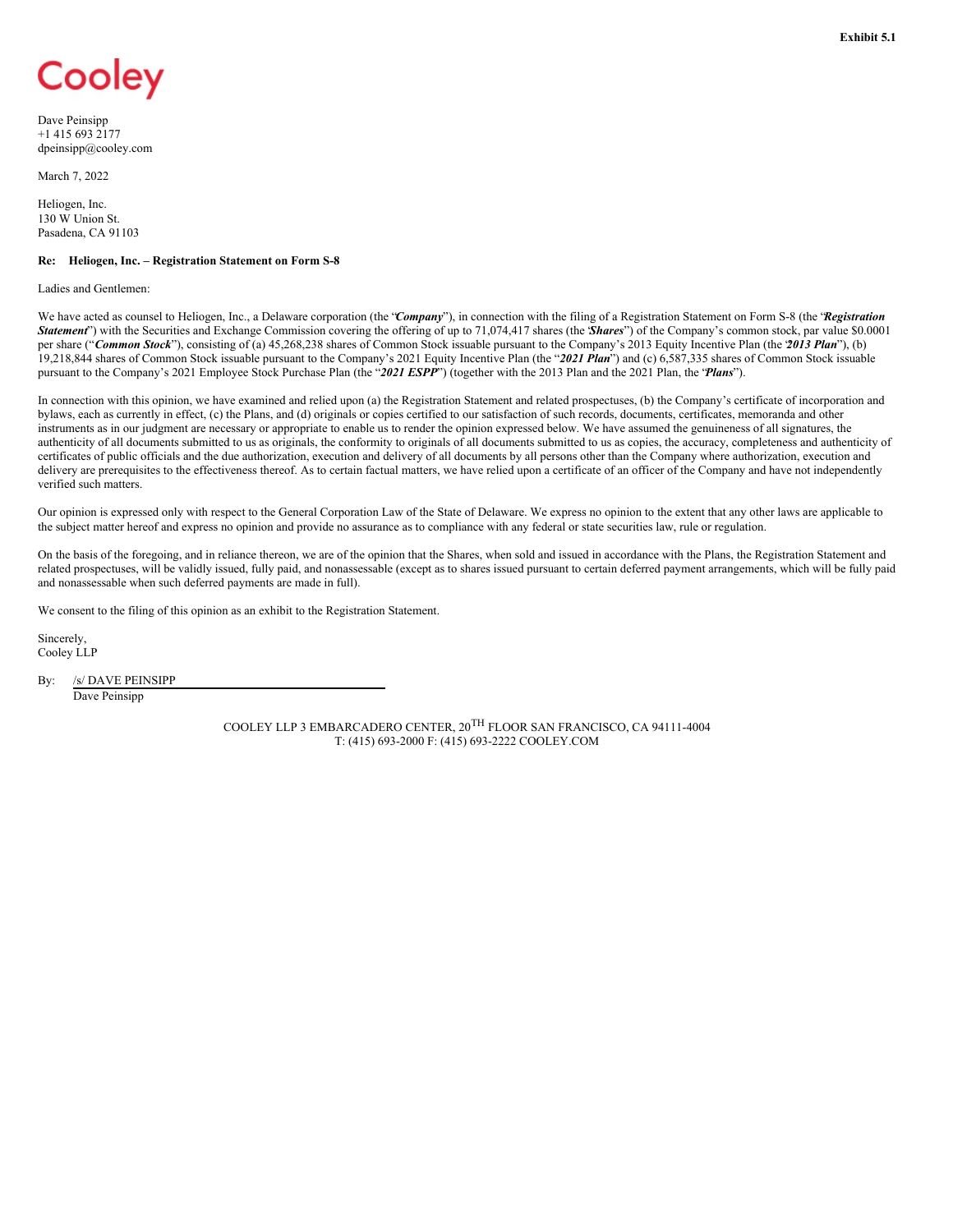## **Consent of Independent Registered Public Accounting Firm**

<span id="page-5-0"></span>Heliogen, Inc. Pasadena, California

We hereby consent to the incorporation by reference in the Prospectus constituting a part of this Registration Statement of our report dated May 17, 2021, relating to the financial statements of Heliogen, Inc. appearing in the Prospectus filed pursuant to Rule 424(b) of the Securities Act of 1933 on February 8, 2022.

/s/ BDO USA, LLP

BDO USA, LLP Los Angeles, California

March 7, 2022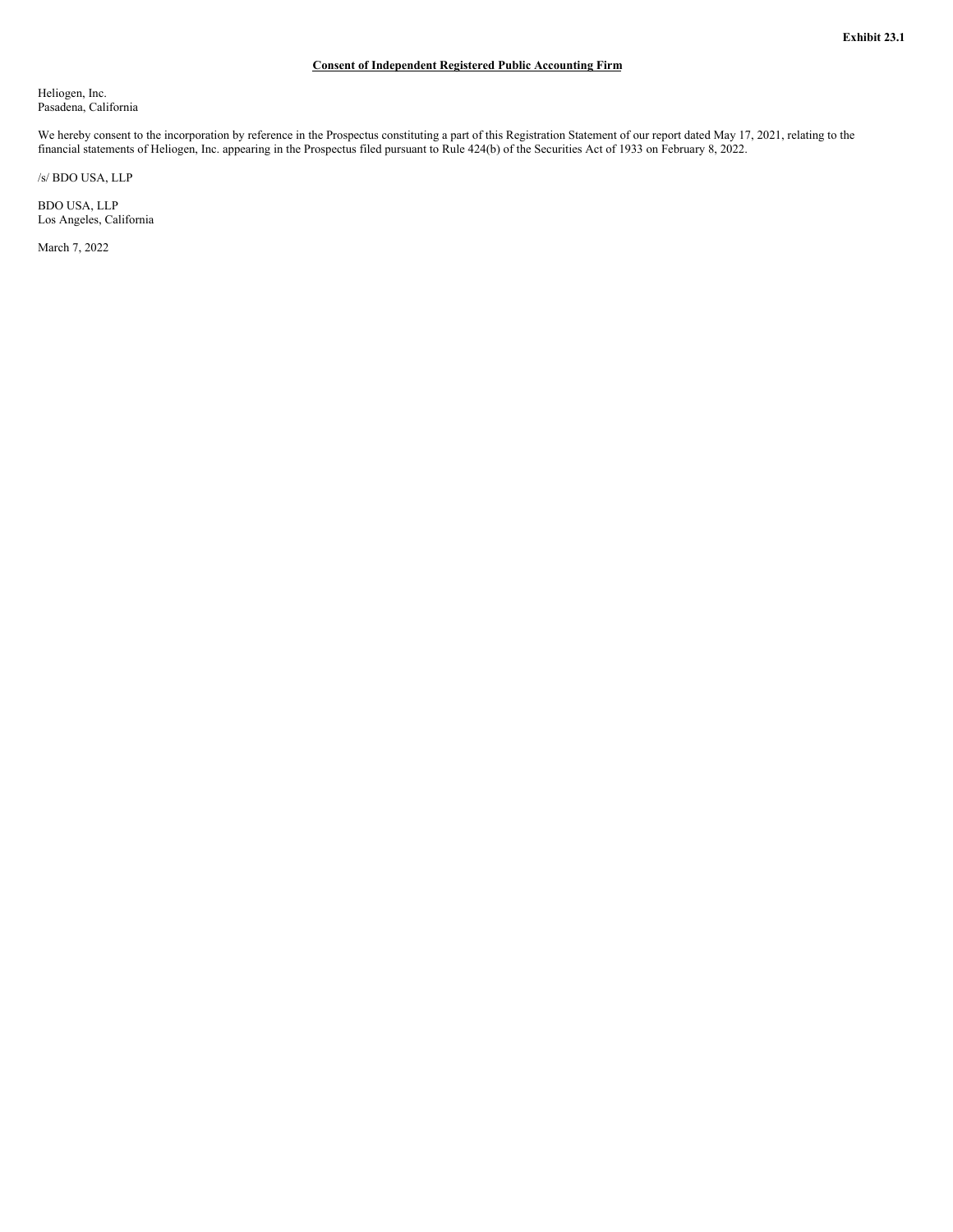#### INDEPENDENT REGISTERED PUBLIC ACCOUNTING FIRM'S CONSENT

<span id="page-6-0"></span>We consent to the incorporation by reference in this Registration Statement of Heliogen, Inc. on Form S-8 of our report dated January 19, 2021 which includes an explanatory paragraph as to the Company's ability to continue as a going concern with respect to our audit of the financial statements of Athena Technology Acquisition Corp. as of December 31, 2020 and for the period from December 8, 2020 (inception) through December 31, 2020 appearing in the Prospectus filed pursuant to Rule 424(b)(3) of Heliogen, Inc. dated February 8, 2022. We were dismissed as auditors on December 30, 2021 and, accordingly, we have not performed any audit or review procedures with respect to any financial statements appearing in such Prospectus for the periods after the date of our dismissal.

/s/ Marcum LLP

Marcum LLP New York, New York March 7, 2022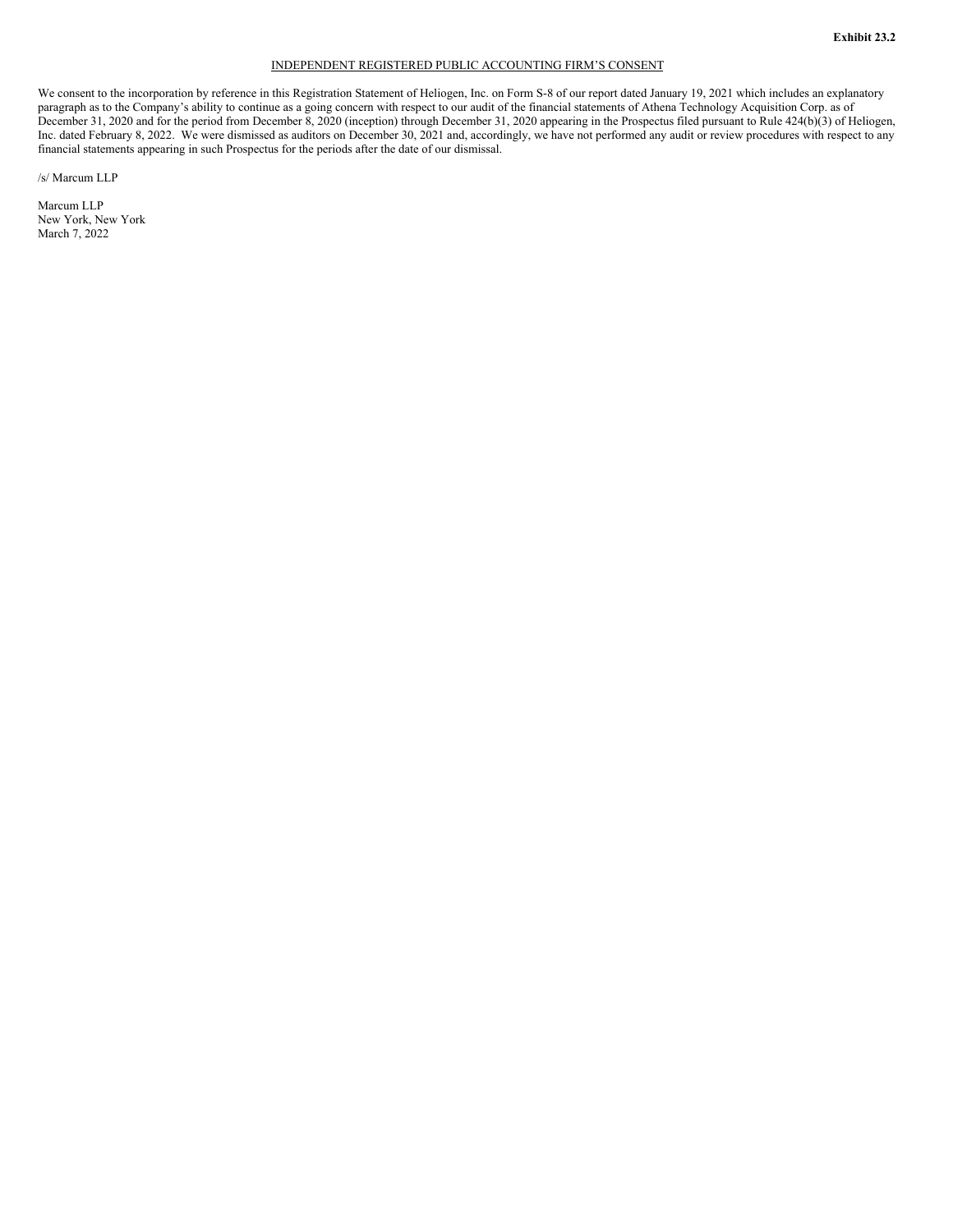#### **HELIOGEN, INC.**

#### **2013 Stock Incentive Plan**

## **STOCK OPTION AGREEMENT**

Unless otherwise defined herein, the terms defined in the 2013 Stock Incentive Plan (the "Plan") shall have the same defined meanings in this Stock Option Agreement (the "Option Agreement").

#### **I. GRANT SUMMARY**

a. See Grant Summary sent to you via Carta ("Grant Summary") for specific terms of the grant.

#### b. Termination Period:

This Option shall be exercisable for three (3) months after the Optionee ceases to be a Service Provider; provided, that upon the Optionee's death or Disability, this Option may be exercised for twelve (12) months after the Optionee ceases to be a Service Provider; provided, further, that in no event may the Optionee exercise this Option after the Term/Expiration Date as provided above.

#### **II. AGREEMENT**

1. Grant of Option. The Board of Directors ("Administrator") hereby grants to the Optionee named in the Grant Summary (the "Optionee"), an option (the "Option") to purchase the number of Shares set forth in the Grant Summary, at the exercise price per Share set forth in the Grant Summary (the "Exercise Price"), and subject to the terms and conditions of the Plan, which is incorporated herein by reference. In the event of a conflict between the terms and conditions of the Plan and this Option Agreement, the terms and conditions of the Plan shall prevail.

If designated in the Grant Summary as an Incentive Stock Option ("ISO"), this Option is intended to qualify as an Incentive Stock Option as defined in Section 422 of the Code. Nevertheless, to the extent that it exceeds the \$100,000 rule of Code Section 422(d), the portion of this Option in excess of \$100,000 shall be treated as a Nonstatutory Stock Option ("NSO").

## 2. Exercise of Option.

a. Right to Exercise. This Option shall be exercisable during its term in accordance with the Vesting Schedule set out in the Grant Summary and with the applicable provisions of the Plan and this Option Agreement.

b. Method of Exercise. This Option shall be exercisable by delivery of an exercise notice in the form attached as $\frac{Exhibit A}{(the "Exercise Notice")}$  which shall state the election to exercise the Option, the number of Shares with respect to which the Option is being exercised, and such other representations and agreements as may be required by the Company. The Exercise Notice shall be accompanied by (1) payment of the aggregate Exercise Price as to all Exercised Shares and written by the Optionee representing an obligation to pay the aggregate Exercise Price as to all Exercised Shares. This Option shall be deemed to be exercised upon receipt by the Company of such fully executed Exercise Notice accompanied by the aggregate Exercise Price.

No Shares shall be issued pursuant to the exercise of an Option unless such issuance and such exercise complies with Applicable laws. Assuming such compliance, for income tax purposes the Shares shall be considered transferred to the Optionee on the date on which the Option is exercised with respect to such Shares.

3. Optionee's Representations. In the event the Shares have not been registered under the Securities Act of 1933, as amended, at the time this Option is exercised, the Optionee shall, if required by the Company, concurrently with the exercise of all or any portion of this Option, deliver to the Company his or her Investment Representation Statement in the form attached hereto as Exhibit B.

4. Lock-Up Period. The Optionee hereby agrees that, if so requested by the Company or any representative of the underwriters (the "Managing Underwriter") in connection with any registration of the offering of any securities of the Company under the Securities Act, the Optionee shall not sell or otherwise transfer any Shares or other securities of the Company during the 180-day period (or such other period as may be requested in writing by the Managing Underwriter and agreed to in writing by the Company) (the "Market Standoff Period") following the effective date of a registration statement of the Company filed under the Securities Act. Such restriction shall apply only to the first registration statement of the Company to become effective under the Securities Act that includes securities to be sold on behalf of the Company to the public in an underwritten public offering under the Securities Act. The Company may impose stop-transfer instructions with respect to securities subject to the foregoing restrictions until the end of such Market Standoff Period.

5. Method of Payment. Payment of the aggregate Exercise Price shall be by any of the following, or a combination thereof, at the election of the Optionee:

a. cash or check;

b. consideration received by the Company under a formal cashless exercise program adopted by the Company in connection with the Plan;

c. surrender of other Shares which, (i) in the case of Shares acquired upon exercise of an option, have been owned by the Optionee for more than six (6) months on the date of surrender, and (ii) have a Fair Market Value on the date of surrender equal to the aggregate Exercise Price of the Exercised Shares; or

d. with the consent of the Administrator, any other means of exercise authorized from time to time in the Plan and/or by the Board.

6. Restrictions on Exercise. This Option may not be exercised until such time as the Plan has been approved by the stockholders of the Company, or if the issuance of such Shares upon such exercise or the method of payment of consideration for such shares would constitute a violation of any Applicable Law.

7. Non-Transferability of Option. This Option may not be transferred in any manner otherwise than by will or by the laws of descent or distribution and may be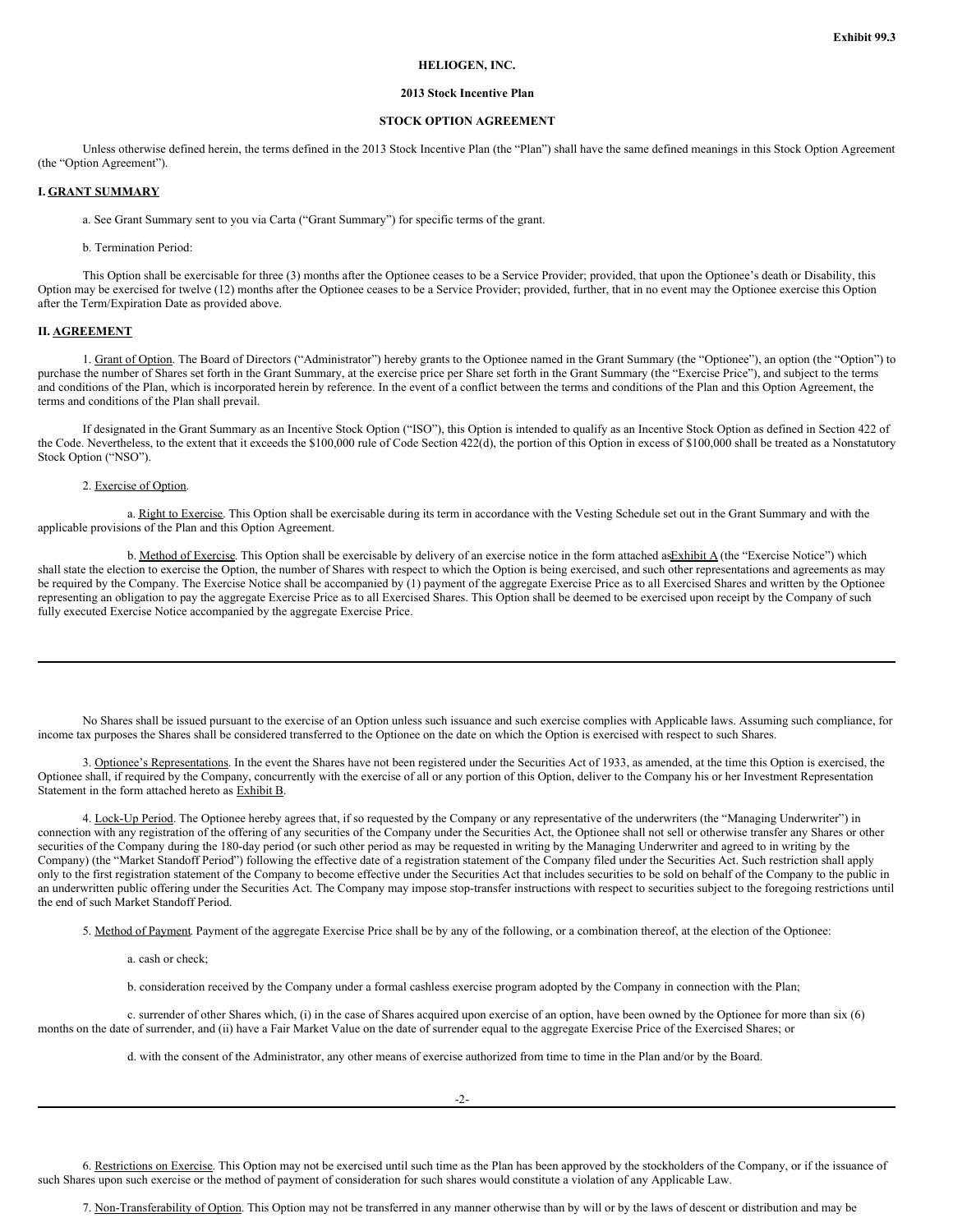exercised during the lifetime of the Optionee only by the Optionee. The terms of the Plan and this Option Agreement shall be binding upon the executors, administrators, heirs, successors and assigns of the Optionee.

8. Term of Option. This Option may be exercised only within the term set out in the Grant Summary, and may be exercised during such term only in accordance with the Plan and the terms of this Option.

9. Tax Consequences. Set forth below is a brief summary as of the date of this Option of some of the federal tax consequences of exercise of this Option and disposition of the Shares. THIS SUMMARY IS NECESSARILY INCOMPLETE, AND THE TAX LAWS AND REGULATIONS ARE SUBJECT TO CHANGE. THE OPTIONEE SHOULD CONSULT A TAX ADVISER BEFORE EXERCISING THIS OPTION OR DISPOSING OF THE SHARES.

a. Exercise of ISO. If this Option qualifies as an ISO, there will be no regular federal income tax liability upon the exercise of the Option, although the excess, if any, of the Fair Market Value of the Shares being exercised on the date of exercise over the aggregate Exercise Price of the Shares being exercised will be treated as an adjustment to the alternative minimum tax for federal tax purposes and may subject the Optionee to the alternative minimum tax in the year of exercise.

b. Exercise of Nonstatutory Stock Option. There may be a regular federal income tax liability upon the exercise of an NSO. The Optionee will be treated as having received compensation income (taxable at ordinary income tax rates) equal to the excess, if any, of the Fair Market Value of the Shares being exercised on the date of exercise over the aggregate Exercise Price of the Shares being exercised. If the Optionee is an Employee or a former Employee, the Company will be required to withhold from the Optionee's compensation or collect from the Optionee and pay to the applicable taxing authorities an amount in cash equal to a percentage of this compensation income at the time of exercise, and may refuse to honor the exercise and refuse to deliver Shares if such withholding amounts are not delivered at the time of exercise.

c. Disposition of Shares. In the case of an NSO, if Shares are held for at least one year, any gain realized on disposition of the Shares will be treated as longterm capital gain for federal income tax purposes. In the case of an ISO, if Shares transferred pursuant to the Option are held for at least one year after exercise and for at least two years after the Date of Grant, any gain realized on disposition of the Shares will also be treated as long-term capital gain for federal income tax purposes. If Shares purchased under an ISO are disposed of within one year after exercise or two years after the Date of Grant, any gain realized on such disposition will be treated as compensation income (taxable at ordinary income rates) to the extent of the difference between the aggregate Exercise Price of the Shares being exercised and the lesser of (1) the Fair Market Value of the Shares being exercised on the date of exercise, or (2) the sale price of the Shares. Any additional gain will be taxed as capital gain, short-term or long-term depending on the period that the ISO Shares were held.

-3-

d. Notice of Disqualifying Disposition of ISO Shares. If the Option granted to the Optionee herein is an ISO, and if the Optionee sells or otherwise disposes of any of the Shares acquired pursuant to the ISO on or before the later of (1) the date two years after the Date of Grant, or (2) the date one year after the date of exercise, the Optionee shall immediately notify the Company in writing of such disposition. The Optionee agrees that the Optionee may be subject to income tax withholding by the Company on the compensation income recognized by the Optionee.

10. Entire Agreement; Governing Law. The Plan is incorporated herein by reference. The Plan and this Option Agreement (including the exhibits attached hereto) constitute the entire agreement of the parties with respect to the subject matter hereof and supersede in their entirety all prior undertakings and agreements of the Company and the Optionee with respect to the subject matter hereof, and may not be modified adversely to the Optionee's interest except by means of a writing signed by the Company and the Optionee. This agreement is governed by the internal substantive laws, but not the choice of law rules, of the State of California.

11. No Guarantee of Continued Service. THE OPTIONEE ACKNOWLEDGES AND AGREES THAT THE VESTING OF SHARES PURSUANT TO THE VESTING SCHEDULE HEREOF IS EARNED ONLY BY CONTINUING AS A SERVICE PROVIDER AT THE WILL OF THE COMPANY (NOT THROUGH THE ACT OF BEING HIRED, BEING GRANTED THIS OPTION OR ACQUIRING SHARES HEREUNDER). THE OPTIONEE FURTHER ACKNOWLEDGES AND AGREES THAT THIS AGREEMENT, THE TRANSACTIONS CONTEMPLATED HEREUNDER AND THE VESTING SCHEDULE SET FORTH HEREIN DO NOT CONSTITUTE AN EXPRESS OR IMPLIED PROMISE OF CONTINUED ENGAGEMENT AS A SERVICE PROVIDER FOR THE VESTING PERIOD, FOR ANY PERIOD, OR AT ALL, AND SHALL NOT INTERFERE IN ANY WAY WITH THE OPTIONEE'S RIGHT OR THE COMPANY'S RIGHT TO TERMINATE THE OPTIONEE'S RELATIONSHIP AS A SERVICE PROVIDER AT ANY TIME, WITH OR WITHOUT CAUSE.

*[Signatures appear on next page]*

-4-

The Optionee acknowledges receipt of a copy of the Plan and represents that he or she is familiar with the terms and provisions thereof, and hereby accepts this Option subject to all of the terms and provisions thereof. The Optionee has reviewed the Plan and this Option in their entirety, has had an opportunity to obtain the advice of counsel prior to executing this Option and fully understands all provisions of the Option. The Optionee hereby agrees to accept as binding, conclusive and final all decisions or interpretations of the Administrator upon any questions arising under the Plan or this Option. The Optionee further agrees to notify the Company upon any change in the residence address indicated below.

OPTIONEE HELIOGEN, INC.

Signature By Systems and the Bystems and the Bystems and the Bystems and the Bystems and Bystems and Bystems and Bystems and Bystems and Bystems and Bystems and Bystems and Bystems and Bystems and Bystems and Bystems and B

Print Name Title **The Community Community** Service Community Community Community Community Community Community Community Community Community Community Community Community Community Community Community Community Community C

Residence Address

**EXHIBIT A**

**2013 STOCK PLAN EXERCISE NOTICE**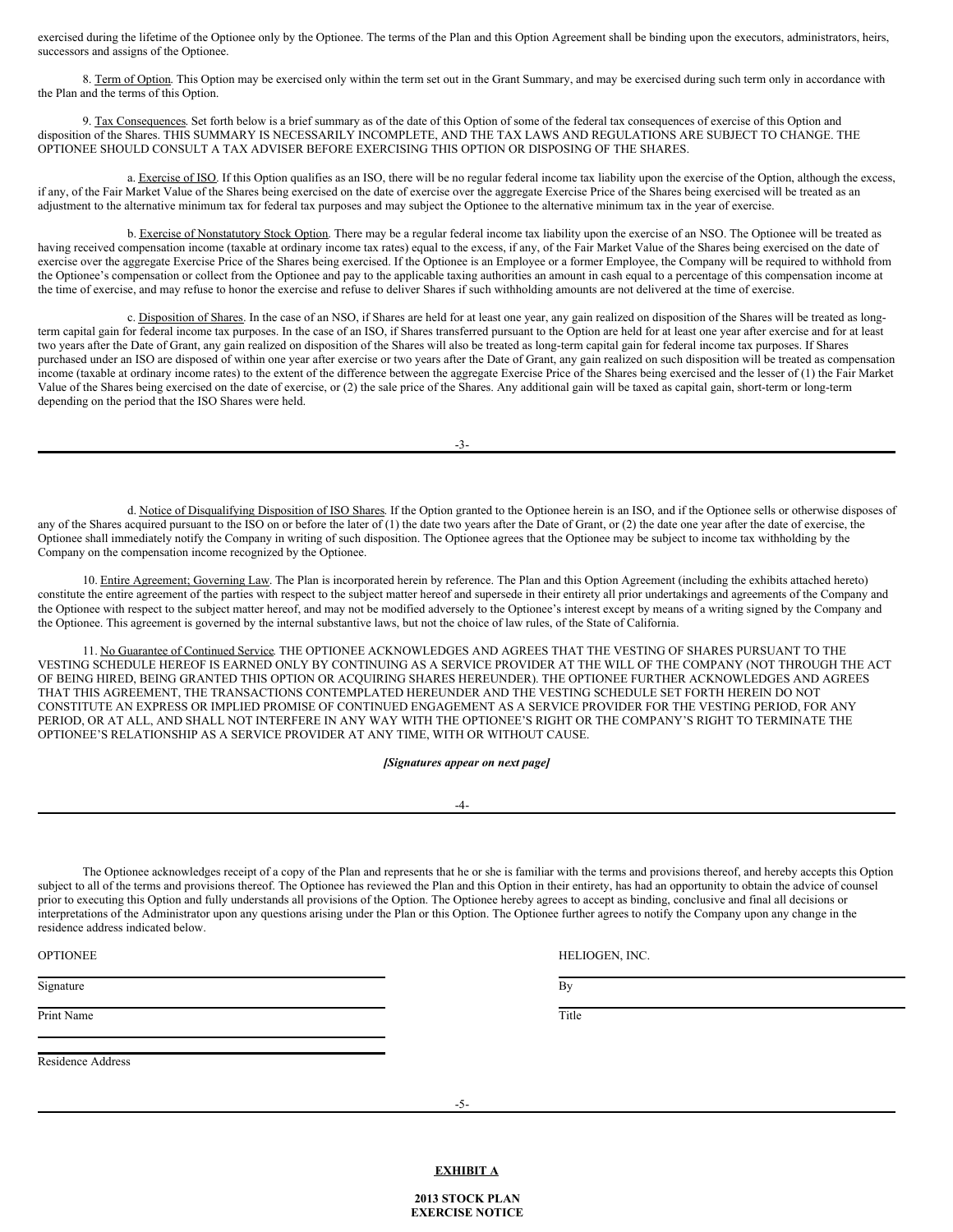#### <span id="page-9-0"></span>Attention: President

1. Exercise of Option. Effective as of today, \_\_\_\_\_\_\_\_\_\_\_, the undersigned ("Optionee") hereby elects to exercise Optionee's option to purchase shares of the Common Stock (the "Shares") of Heliogen (the "Company") under and pursuant to the 2013 Stock Plan (the "Plan") and the Stock Option Agreement dated \_\_\_\_\_\_\_\_\_\_\_\_, \_\_\_\_ (the "Option Agreement").

2. Delivery of Payment. Optionee herewith delivers to the Company the full purchase price of the Shares, as set forth in the Option Agreement.

3. Representations of Optionee. Optionee acknowledges that Optionee has received, read and understood the Plan and the Option Agreement and agrees to abide by and be bound by their terms and conditions.

4. Rights as Stockholder. Until the issuance of the Shares (as evidenced by the appropriate entry on the books of the Company or of a duly authorized transfer agent of the Company), no right to vote or receive dividends or any other rights as a stockholder shall exist with respect to the Optioned Stock, notwithstanding the exercise of the Option. The Shares shall be issued to the Optionee as soon as practicable after the Option is exercised. No adjustment shall be made for a dividend or other right for which the record date is prior to the date of issuance except as provided in Section 11 of the Plan.

5. Company's Right of First Refusal. Before any Shares held by Optionee or any transferee (either being sometimes referred to herein as the "Holder") may be sold or otherwise transferred (including transfer by gift or operation of law), the Company or its assignee(s) shall have a right of first refusal to purchase the Shares on the terms and conditions set forth in this Section (the "Right of First Refusal").

a. Notice of Proposed Transfer. The Holder of the Shares shall deliver to the Company a written notice (the "Notice") stating: (i) the Holder's bona fide intention to sell or otherwise transfer such Shares; (ii) the name of each proposed purchaser or other transferee ("Proposed Transferee"); (iii) the number of Shares to be transferred to each Proposed Transferee; and (iv) the bona fide cash price or other consideration for which the Holder proposes to transfer the Shares (the "Offered Price"), and the Holder shall offer the Shares at the Offered Price to the Company or its assignee(s).

EX A-1

b. Exercise of Right of First Refusal. At any time within thirty (30) days after receipt of the Notice, the Company and/or its assignee(s) may, by giving written notice to the Holder, elect to purchase all, but not less than all, of the Shares proposed to be transferred to any one or more of the Proposed Transferees, at the purchase price determined in accordance with subsection (c) below.

c. Purchase Price. The purchase price ("Purchase Price") for the Shares purchased by the Company or its assignee(s) under this Section shall be the Offered Price. If the Offered Price includes consideration other than cash, the cash equivalent value of the non-cash consideration shall be determined by the Board of Directors of the Company in good faith.

d. Payment. Payment of the Purchase Price shall be made, at the option of the Company or its assignee(s), in cash (by check), by cancellation of all or a portion of any outstanding indebtedness of the Holder to the Company (or, in the case of repurchase by an assignee, to the assignee), or by any combination thereof within 30 days after receipt of the Notice or in the manner and at the times set forth in the Notice.

e. Holder's Right to Transfer. If all of the Shares proposed in the Notice to be transferred to a given Proposed Transferee are not purchased by the Company and/or its assignee(s) as provided in this Section, then the Holder may sell or otherwise transfer such Shares to that Proposed Transferee at the Offered Price or at a higher price, provided that such sale or other transfer is consummated within 120 days after the date of the Notice, that any such sale or other transfer is effected in accordance with any applicable securities laws and that the Proposed Transferee agrees in writing that the provisions of this Section shall continue to apply to the Shares in the hands of such Proposed Transferee. If the Shares described in the Notice are not transferred to the Proposed Transferee within such period, a new Notice shall be given to the Company, and the Company and/or its assignees shall again be offered the Right of First Refusal before any Shares held by the Holder may be sold or otherwise transferred.

f. Exception for Certain Family Transfers. Anything to the contrary contained in this Section notwithstanding, the transfer of any or all of the Shares during the Optionee's lifetime or on the Optionee's death by will or intestacy to the Optionee's immediate family or a trust for the benefit of the Optionee's immediate family shall be exempt from the provisions of this Section. "Immediate Family" as used herein shall mean spouse, lineal descendant or antecedent, father, mother, brother or sister. In such case, the transferee or other recipient shall receive and hold the Shares so transferred subject to the provisions of this Section, and there shall be no further transfer of such Shares except in accordance with the terms of this Section.

g. Termination of Right of First Refusal. The Right of First Refusal shall terminate as to any Shares upon the first sale of Common Stock of the Company to the general public pursuant to a registration statement filed with and declared effective by the Securities and Exchange Commission under the Securities Act of 1933, as amended.

EX A-2

6. Tax Consultation. Optionee understands that Optionee may suffer adverse tax consequences as a result of Optionee's purchase or disposition of the Shares. Optionee represents that Optionee has consulted with any tax consultants Optionee deems advisable in connection with the purchase or disposition of the Shares and that Optionee is not relying on the Company for any tax advice.

#### 7. Restrictive Legends and Stop-Transfer Orders.

a. Legends. Optionee understands and agrees that the Company shall cause the legends set forth below or legends substantially equivalent thereto, to be placed upon any certificate(s) evidencing ownership of the Shares together with any other legends that may be required by the Company or by state or federal securities laws:

THE SECURITIES REPRESENTED HEREBY HAVE NOT BEEN REGISTERED UNDER THE SECURITIES ACT OF 1933, AS AMENDED (THE "ACT"). SUCH SECURITIES MAY NOT BE OFFERRED, SOLD, TRANSFERRED, PLEDGED OR HYPOTHECATED UNLESS A REGISTRATION STATEMENT UNDER THE ACT IS IN EFFECT AS TO SUCH OFFER, SALE, TRANSFER, PLEDGE OR HYPOTHECATION, OR UNLESS THE ISSUER RECEIVES AN OPINION OF COUNSEL SATISFACTORY TO THE ISSUER THAT SUCH OFFER, SALE, TRANSFER, PLEDGE OR HYPOTHECATION MAY BE MADE PURSUANT TO RULE 144 OR IS OTHERWISE IN COMPLIANCE WITH THE ACT.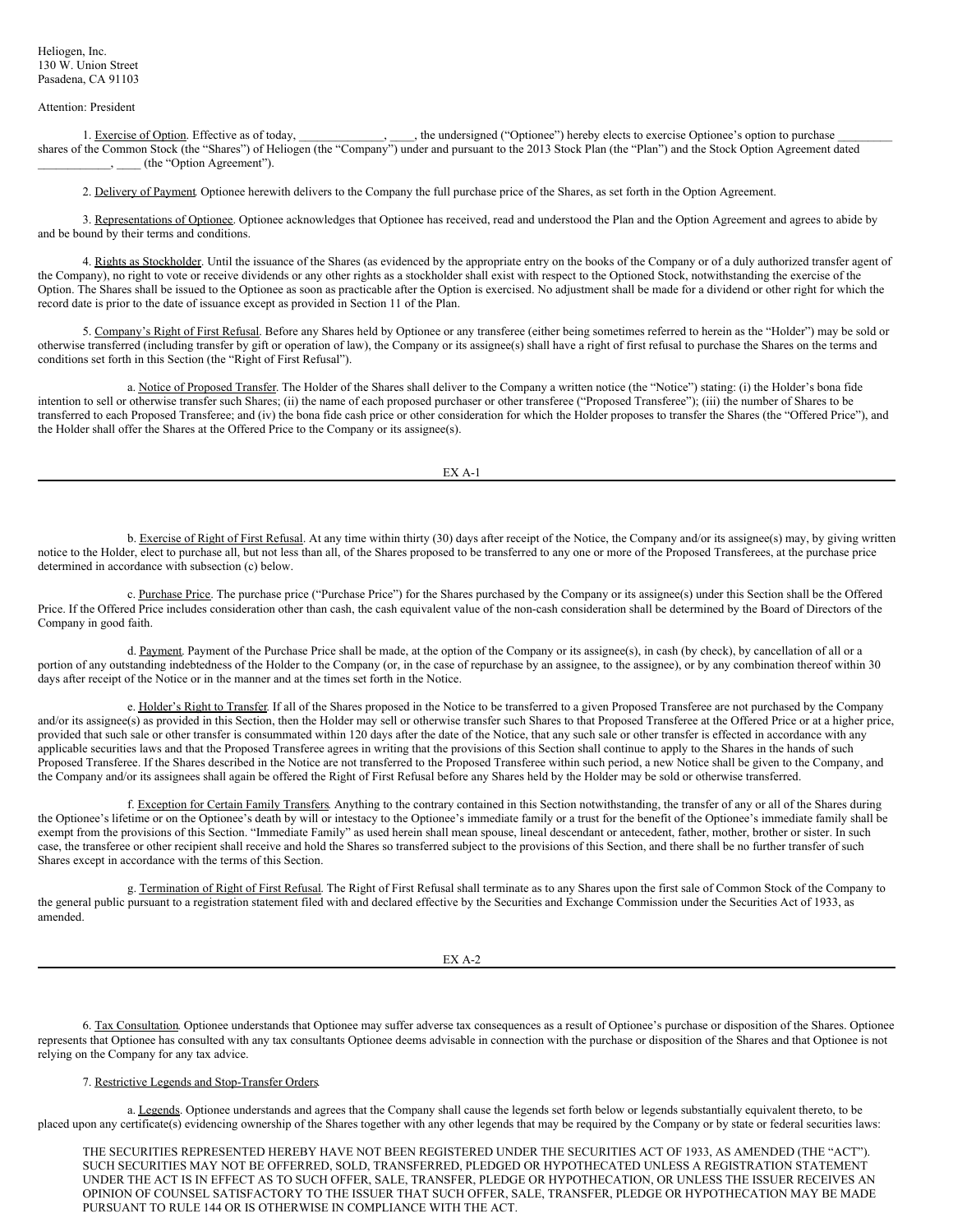THE SHARES REPRESENTED BY THIS CERTIFICATE ARE SUBJECT TO A LOCKUP PERIOD OF UP TO 180 DAYS FOLLOWING THE EFFECTIVE DATE OF A REGISTRATION STATEMENT OF THE COMPANY FILED UNDER THE SECURITIES ACT OF 1933, AS AMENDED, AS SET FORTH IN AN AGREEMENT BETWEEN THE ISSUER AND THE ORIGINAL HOLDER OF THESE SHARES, A COPY OF WHICH MAY BE OBTAINED AT THE PRINCIPAL OFFICE OF THE ISSUER. SUCH LOCKUP PERIOD IS BINDING ON TRANSFEREES OF THESE SHARES.

THE SALE OF THE SECURITIES WHICH ARE THE SUBJECT OF THIS AGREEMENT, IF NOT YET QUALIFIED WITH THE CALIFORNIA CORPORATIONS COMMISSIONER, IS SUBJECT TO SUCH QUALIFICATION OR AN EXEMPTION BEING AVAILABLE, AND THE ISSUANCE OF SUCH SECURITIES, OR THE RECEIPT OF ANY PART OF THE CONSIDERATION PRIOR TO SUCH QUALIFICATION IS UNLAWFUL. THE RIGHTS OF THE PARTIES TO THE AGREEMENT PURSUANT TO WHICH THESE SECURITIES HAVE BEEN ISSUED ARE EXPRESSSLY CONDITIONED UPON SUCH QUALIFICATION BEING OBTAINED OR AN EXEMPTION BEING AVAILABLE.

b. Stop-Transfer Notices. Optionee agrees that, in order to ensure compliance with the restrictions referred to herein, the Company may issue appropriate "stop transfer" instructions to its transfer agent, if any, and that, if the Company transfers its own securities, it may make appropriate notations to the same effect in its own records.

c. Refusal to Transfer. The Company shall not be required (i) to transfer on its books any Shares that have been sold or otherwise transferred in violation of any of the provisions of this Agreement or (ii) to treat as owner of such Shares or to accord the right to vote or pay dividends to any purchaser or other transferee to whom such Shares shall have been so transferred.

8. Successors and Assigns. The Company may assign any of its rights under this Agreement to single or multiple assignees, and this Agreement shall inure to the benefit of the successors and assigns of the Company. Subject to the restrictions on transfer herein set forth, this Agreement shall be binding upon Optionee and his or her heirs, executors, administrators, successors and assigns.

9. Interpretation. Any dispute regarding the interpretation of this Agreement shall be submitted by Optionee or by the Company forthwith to the Administrator which shall review such dispute at its next regular meeting. The resolution of such a dispute by the Administrator shall be final and binding on all parties.

10. Governing Law; Severability. This Agreement is governed by the internal substantive laws but not the choice of law rules, of the State of California.

11. Entire Agreement. The Plan and Option Agreement are incorporated herein by reference. This Agreement, the Plan, the Option Agreement and the Investment Representation Statement constitute the entire agreement of the parties with respect to the subject matter hereof and supersede in their entirety all prior undertakings and agreements of the Company and Optionee with respect to the subject matter hereof, and may not be modified adversely to the Optionee's interest except by means of a writing signed by the Company and Optionee.

#### *[Signatures appear on next page]*

|               | EX A-4                                    |  |
|---------------|-------------------------------------------|--|
|               |                                           |  |
|               |                                           |  |
| Submitted by: | Accepted by:                              |  |
| OPTIONEE:     | HELIOGEN, INC.                            |  |
| Signature     | By                                        |  |
| Print Name    | Its                                       |  |
| Address:      | Address:                                  |  |
|               | 130 W. Union Street<br>Pasadena, CA 91103 |  |
|               | Date Received                             |  |
|               |                                           |  |
|               |                                           |  |

## **EXHIBIT B**

#### **INVESTMENT REPRESENTATION STATEMENT**

| <b>OPTIONEE:</b>   |                     |
|--------------------|---------------------|
| COMPANY:           | HELIOGEN, INC.      |
| <b>SECURITIES:</b> | <b>COMMON STOCK</b> |
| AMOUNT:            |                     |
| DATE·              |                     |

In connection with the purchase of the above-listed Securities, the undersigned Optionee represents to the Company the following: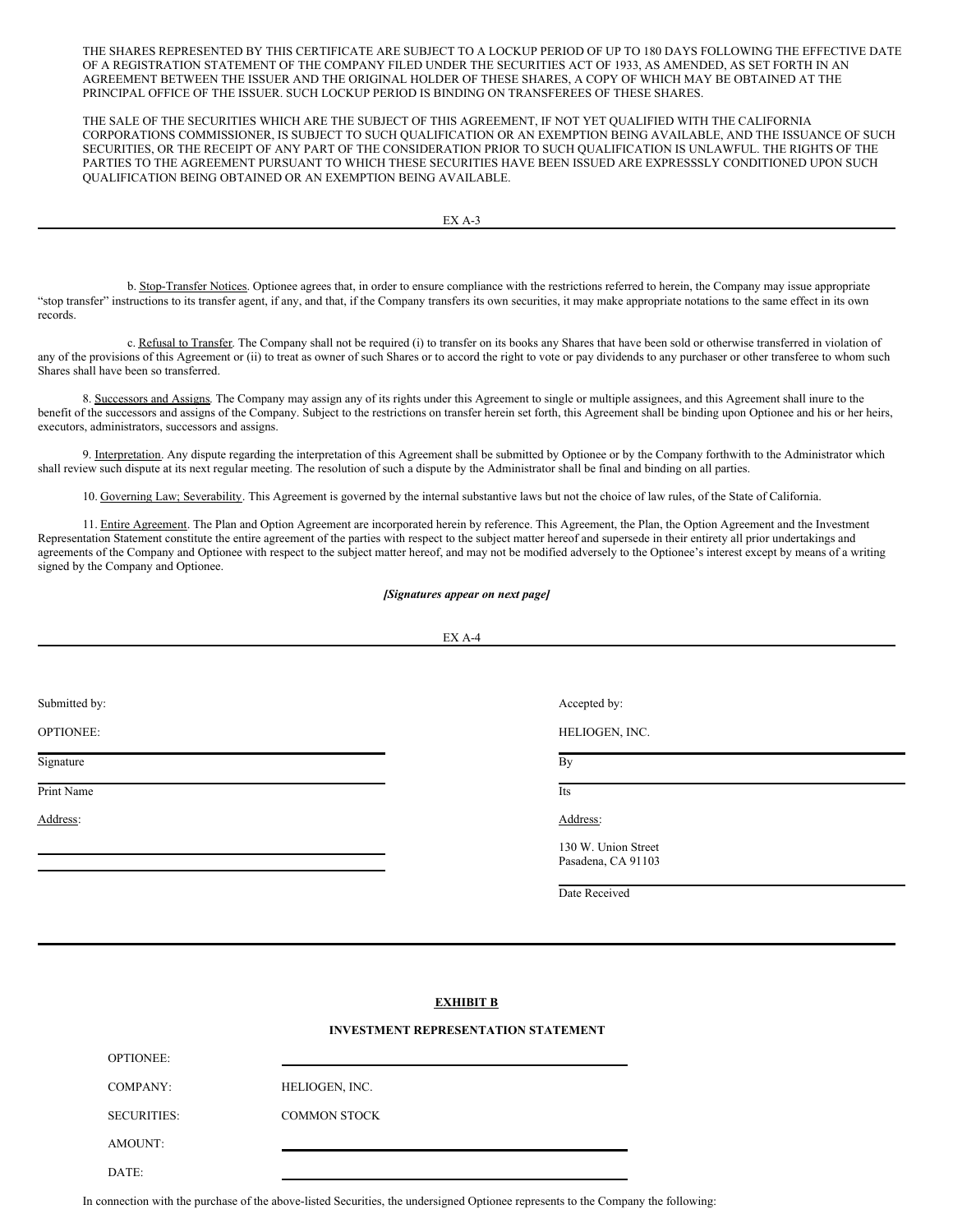a. Optionee is aware of the Company's business affairs and financial condition and has acquired sufficient information about the Company to reach an informed and knowledgeable decision to acquire the Securities. Optionee is acquiring these Securities for investment for Optionee's own account only and not with a view to, or for resale in connection with, any "distribution" thereof within the meaning of the Securities Act of 1933, as amended (the "Securities Act").

b. Optionee acknowledges and understands that the Securities constitute "restricted securities" under the Securities Act and have not been registered under the Securities Act in reliance upon a specific exemption therefrom, which exemption depends upon, among other things, the bona fide nature of Optionee's investment intent as expressed herein. In this connection, Optionee understands that, in the view of the Securities and Exchange Commission, the statutory basis for such exemption may be unavailable if Optionee's representation was predicated solely upon a present intention to hold these Securities for the minimum capital gains period specified under tax statutes, for a deferred sale, for or until an increase or decrease in the market price of the Securities, or for a period of one year or any other fixed period in the future. Optionee further understands that the Securities must be held indefinitely unless they are subsequently registered under the Securities Act or an exemption from such registration is available. Optionee further acknowledges and understands that the Company is under no obligation to register the Securities. Optionee understands that the certificate evidencing the Securities will be imprinted with a legend which prohibits the transfer of the Securities unless they are registered or such registration is not required in the opinion of counsel satisfactory to the Company, a legend prohibiting their transfer without the consent of the Commissioner of Corporations of the State of California and any other legend required under applicable state securities laws.

EX B-1

c. Optionee is familiar with the provisions of Rule 701 and Rule 144, each promulgated under the Securities Act, which, in substance, permit limited public resale of "restricted securities" acquired, directly or indirectly from the issuer thereof, in a non-public offering subject to the satisfaction of certain conditions. Rule 701 provides that if the issuer qualifies under Rule 701 at the time of the grant of the Option to the Optionee, the exercise will be exempt from registration under the Securities Act. In the event the Company becomes subject to the reporting requirements of Section 13 or 15(d) of the Securities Exchange Act of 1934, ninety (90) days thereafter (or such longer period as any market stand-off agreement may require) the Securities exempt under Rule 701 may be resold, subject to the satisfaction of certain of the conditions specified by Rule 144, including: (1) the resale being made through a broker in an unsolicited "broker's transaction" or in transactions directly with a market maker (as said term is defined under the Securities Exchange Act of 1934); and, in the case of an affiliate, (2) the availability of certain public information about the Company, (3) the amount of Securities being sold during any three month period not exceeding the limitations specified in Rule 144(e), and (4) the timely filing of a Form 144, if applicable.

In the event that the Company does not qualify under Rule 701 at the time of grant of the Option, then the Securities may be resold in certain limited circumstances subject to the provisions of Rule 144, which requires the resale to occur not less than one year after the later of the date the Securities were sold by the Company or the date the Securities were sold by an affiliate of the Company, within the meaning of Rule 144; and, in the case of acquisition of the Securities by an affiliate, or by a non-affiliate who subsequently holds the Securities less than two years, the satisfaction of the conditions set forth in sections (1), (2), (3) and (4) of the paragraph immediately above.

d. Optionee further understands that in the event all of the applicable requirements of Rule 701 or 144 are not satisfied, registration under the Securities Act, compliance with Regulation A, or some other registration exemption will be required; and that, notwithstanding the fact that Rules 144 and 701 are not exclusive, the Staff of the Securities and Exchange Commission has expressed its opinion that persons proposing to sell private placement securities other than in a registered offering and otherwise than pursuant to Rules 144 or 701 will have a substantial burden of proof in establishing that an exemption from registration is available for such offers or sales, and that such persons and their respective brokers who participate in such transactions do so at their own risk. Optionee understands that no assurances can be given that any such other registration exemption will be available in such event.

#### *[Signature appears on next page.]*

EX B-2

Signature of Optionee:

Date: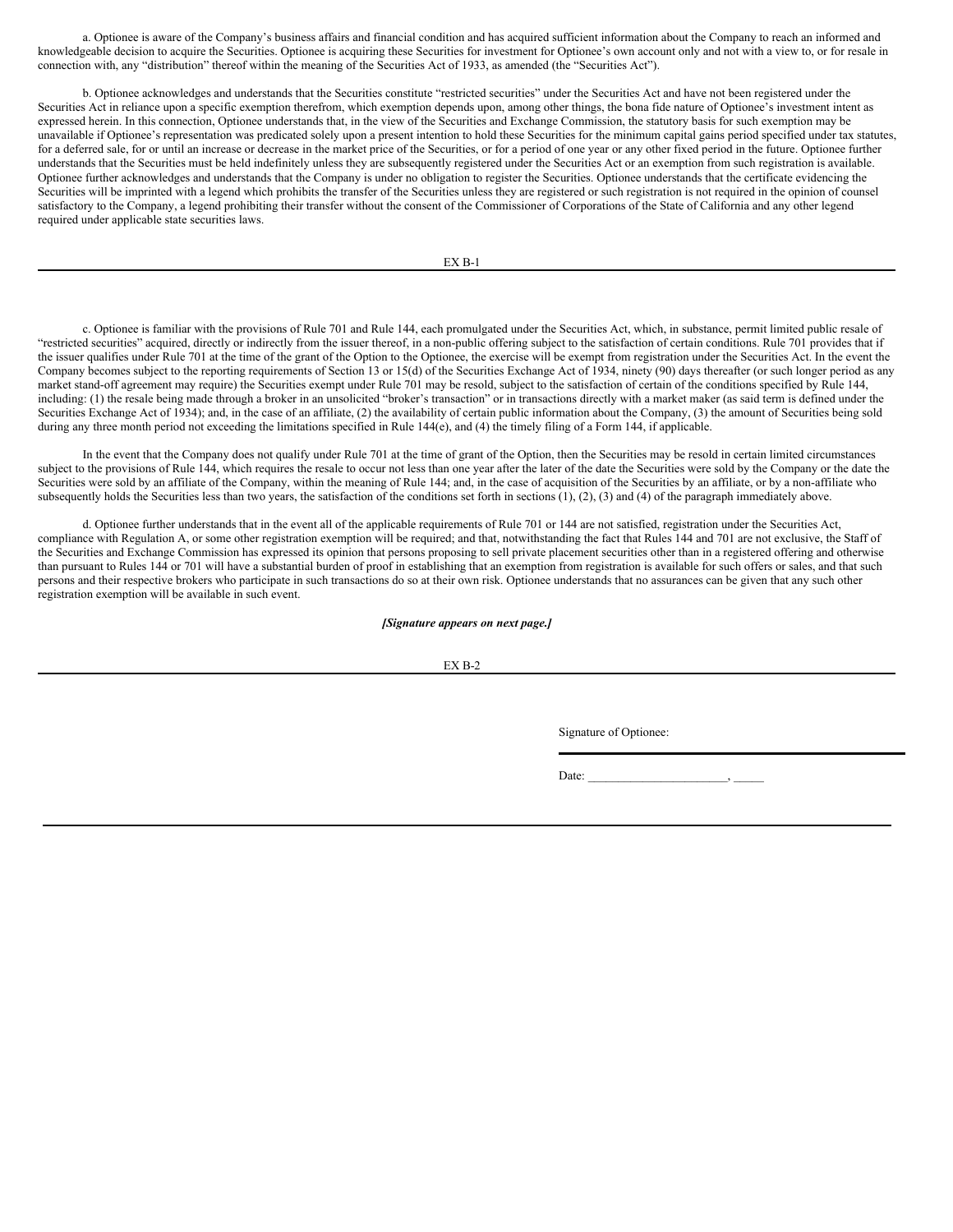#### **HELIOGEN, INC. Restricted Stock Unit Grant Notice (2013 Stock Incentive Plan)**

Heliogen, Inc. (the "Company"), pursuant to its 2013 Stock Incentive Plan (the "Plan"), has granted to Participant (as of the date indicated below) an award of Restricted Stock Units in respect of the number of shares of the Company's Common Stock ("*RSUs*") set forth below (the "*Award*"). The Award is subject to all of the terms and conditions as set forth herein and in the Plan and the Restricted Stock Unit Agreement, both of which are attached hereto and incorporated herein in their entirety. Capitalized terms not otherwise defined herein will have the meanings set forth in the Plan or the Restricted Stock Unit Agreement. In the event of any conflict between the terms in the Award and the Plan, the terms of the Plan will control.

See Grant Summary sent to you via Carta ("Grant Summary") for specific terms of the grant.

Date of Grant: Liquidity Event Deadline:

- **Expiration Date:** The Expiration Date for an RSU depends on whether the Service-Based Requirement (as defined below) has been satisfied with respect to that particular RSU. Where the Service-Based Requirement for a particular RSU has not been satisfied, the Expiration Date is the earlier of: (1) the Liquidity Event Deadline or (2) the date of termination of Participant's Continuous Service. Where the Service-Based Requirement for a particular RSU has been satisfied in whole or in part, the Expiration Date is the Liquidity Event Deadline.
- Vesting: Participant will receive a benefit with respect to an RSU only if it vests. Except as explicitly set forth below, two vesting requirements must be satisfied on or before the applicable Expiration Date specified above in order for an RSU to vest — a time and service-based requirement (the "*Service-Based Requirement*") and the "*Liquidity Event Requirement*" (each described below). An RSU will vest (and therefore becomes a "*Vested RSU*") on the first date upon which both the Service-Based Requirement and the Liquidity Event Requirement are satisfied with respect to that particular RSU (the "*Vesting Date*"). Upon termination of Participant's Continuous Service, any unvested RSUs, including RSUs that have met the Service-Based Requirement but not the Liquidity Event Requirement, will be forfeited at no cost to the Company and Participant will have no further right, title or interest in or to such RSUs or the Shares underlying them. All RSUs that do not become Vested RSUs on or before the applicable Expiration Date will be immediately forfeited to the Company upon expiration at no cost to the Company.
- **Service-Based Requirement:** The Service-Based Requirement will be satisfied as to 25% of the RSUs on the Quarterly Date equal to the first anniversary of the Vesting Commencement Date, and 6.25% of the RSUs on each Quarterly Date thereafter, provided that Participant's Continuous Service does not terminate on or prior to such date.

"*Quarterly Date*" means each of March 15, June 15, September 15 and December 15.

**Liquidity Event Requirement:** The Liquidity Event Requirement will be satisfied as to any then-outstanding RSUs on the earliest of the following: (1) the effective date of a registration statement of the Company filed under the Securities Act of 1933, as amended, for the sale or resale of the Company's Common Stock to the general public, including pursuant to a direct listing (an "*IPO*"), (2) immediately prior to the closing of a Change in Control, or (3) immediately prior to the closing of a merger, combination or consolidation of the Company with a special purpose acquisition company or its subsidiary in which the common stock (or similar securities) of the surviving or parent entity are listed on a national securities exchange and the merger, combination or consolidation of the Company with the special purpose acquisition company or its subsidiary (a "*SPAC Transaction*"). For purposes of determining whether the Liquidity Event Requirement has been satisfied, Change in Control has the same meaning as in the Plan, except that a transaction in which stockholders of the Company receive consideration in exchange for their shares of Common Stock that consists, in whole or in part, of something other than: (i) cash, (ii) securities that are listed on the New York Stock Exchange, the Nasdaq Stock Market or any other exchange or market of similar stature, or (iii) a combination of (i) and (ii), will not constitute a Change in Control.

Settlement: If an RSU vests as provided for above, the Company will issue one share of Common Stock for each Vested RSU. The shares will be issued in accordance with the issuance schedule set forth in Section 5 of the Restricted Stock Unit Agreement.

> If the Liquidity Event Requirement is satisfied by an IPO or SPAC Transaction, and the date that an RSU becomes a Vested RSU occurs prior to the expiration of the Lock-Up Period (as defined in Section 7 of the Restricted Stock Unit Agreement), then the Administrator in its sole discretion may delay issuance of shares of Common Stock in settlement of Vested RSUs for administrative purposes (such as to facilitate same-day sales or to facilitate collection of withholding taxes); provided, that the shares of Common Stock must in all events be issued by the earlier of (i) the first reasonably practicable date following the expiration of the Lock-Up Period and (ii) March 15 of the year following the year in which the IPO or SPAC Transaction occurred.

#### **Mandatory Sale to Cover Withholding Taxes:**

By accepting the Award, to the fullest extent permitted under the Plan and applicable law, Participant is electing to satisfy any applicable withholding taxes through the sale of a number of the shares subject to the Award as determined in accordance with the procedures specified in Section 11(b) of the Restricted Stock Unit Agreement ("*Sell to Cover*"). The Company is authorized and directed by Participant to make payment from the cash proceeds of this sale directly to the appropriate taxing authorities in an amount equal to the taxes required to be withheld.

**Additional Terms/Acknowledgements:** Participant acknowledges receipt of, and understands and agrees to, this Restricted Stock Unit Grant Notice, the Restricted Stock Unit Agreement and the Plan. Participant further acknowledges that as of the Date of Grant, this Restricted Stock Unit Grant Notice, the Restricted Stock Unit Agreement and the Plan set forth the entire understanding between Participant and the Company regarding this Award and supersede all prior oral and written agreements, offer letters, promises and/or representations on that subject with the exception of (i) equity awards previously granted and delivered to Participant, (ii) any compensation recovery policy that is adopted by the Company or is otherwise required by applicable law and (iii) any written employment or severance arrangement that would provide for vesting acceleration of this Award upon the terms and conditions set forth therein (provided that if there is any conflict in the vesting and/or acceleration terms, those contained in this Restricted Stock Unit Grant Notice and Restricted Stock Unit Agreement will control).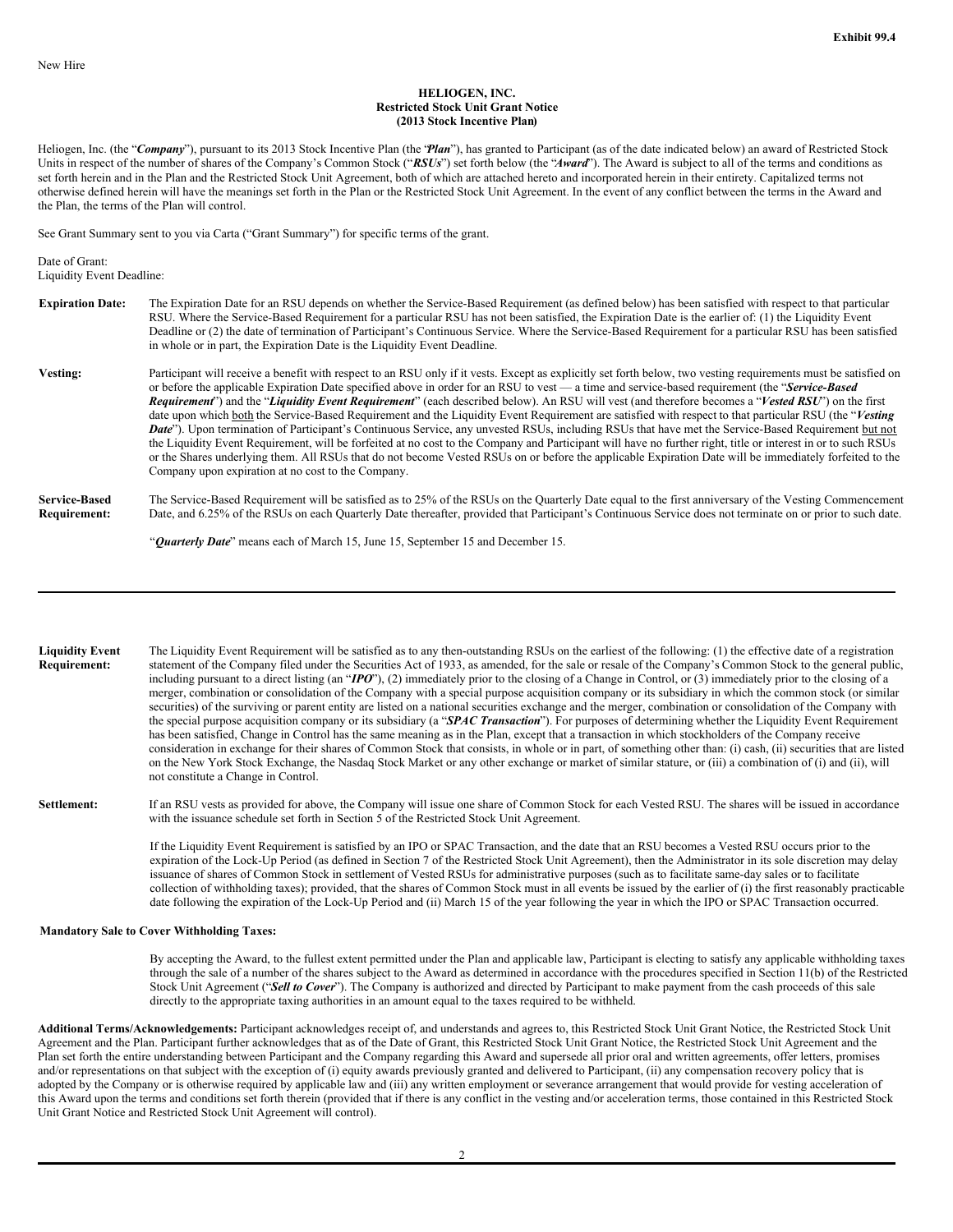By accepting the Award, Participant acknowledges having received and read the Restricted Stock Unit Grant Notice, the Restricted Stock Unit Agreement and the Plan (the "Grant Documents") and agrees to all of the terms and conditions set forth in these documents. Furthermore, by accepting the Award, Participant consents to receive such documents by electronic delivery and to participate in the Plan through an on-line or electronic system established and maintained by the Company or a third party designated by the Company.

Notwithstanding the above, if Participant has not actively accepted the Award within 90 days of the Date of Grant set forth in this Restricted Stock Unit Grant Notice, Participant is deemed to have accepted the Award, subject to all of the terms and conditions of the Grant Documents.

| Heliogen, Inc.                                                                                         | Participant: |  |  |
|--------------------------------------------------------------------------------------------------------|--------------|--|--|
| By:                                                                                                    |              |  |  |
| Signature                                                                                              | Signature    |  |  |
| Name & Title:                                                                                          | Date:        |  |  |
| Date:                                                                                                  |              |  |  |
| <b>Attachments:</b>                                                                                    |              |  |  |
| Attachment I: Restricted Stock Unit Agreement<br>Attachment II: 2013 Stock Incentive Plan<br>$\bullet$ |              |  |  |

3

#### **Attachment I**

#### **HELIOGEN, INC. Restricted Stock Unit Agreement (2013 Stock Incentive Plan)**

Pursuant to the Restricted Stock Unit Grant Notice (the "*Grant Notice*") and this Restricted Stock Unit Agreement (the "*Agreement*"), Heliogen, Inc. (the "*Company*") has granted to you Restricted Stock Units in respect of the number of shares of the Company's Common Stock ("*RSUs*") indicated in the Grant Notice (the "*Award*") under its 2013 Stock Incentive Plan (the "*Plan*"). The Award is granted to you effective as of the Date of Grant set forth in the Grant Notice for this Award. Capitalized terms not explicitly defined in this Agreement will have the same meanings given to them in the Plan and Grant Notice. The terms and conditions of the Award, in addition to those set forth in the Grant Notice and the Plan, are as follows.

**1. Nature of the Award.** The Award represents the right to be issued on a future date the number of shares of the Company's Common Stock as indicated in the Grant Notice upon the satisfaction of the terms set forth in this Agreement. Except as otherwise provided herein, you will not be required to make any payment to the Company with respect to your receipt of the Award, the vesting of the RSUs or the issuance of the underlying shares of Common Stock.

**2. Vesting.** Subject to the provisions contained herein and the terms of the Plan, the Award will vest, if at all, in accordance with the vesting schedule provided in the Grant Notice. Upon termination of your Continuous Service, any unvested RSUs, including RSUs that have met the Service-Based Requirement, will be forfeited at no cost to the Company and you will have no further right, title or interest in or to such RSUs or the shares of Common Stock covered thereby.

## **3. Number of Shares.**

**(a)** The number of RSUs subject to the Award may be adjusted from time to time pursuant to Section 11(a) (Capitalization Adjustments) of the Plan.

**(b)** Any additional RSUs, shares, cash or other property that become subject to the Award pursuant to this Section 3 if any, will be subject, in a manner determined by the Board or any Committee administering the Plan (in either case, the "*Administrator*"), to the same forfeiture restrictions, restrictions on transferability, and time and manner of issuance as applicable to the other shares covered by the Award.

**(c)** Notwithstanding the provisions of this Section 3, no fractional shares or rights for fractional shares of Common Stock will be created pursuant to this Section 3. The Administrator will, in its discretion, determine an equivalent benefit for any fractional shares or fractional shares that might be created by the adjustments referred to in this Section 3.

**4. Securities Law and Other Compliance.** You may not be issued any shares under the Award unless either (a) the shares are registered under the Securities Act of 1933, as amended (the "*Securities Act*"); or (b) the Company has determined that such issuance would be exempt from the registration requirements of the Securities Act. The Award also must comply with other applicable laws and regulations governing the Award, and you will not receive such shares if the Company determines that such receipt would not be in material compliance with such laws and regulations.

1

**5. Date of Issuance.** Subject to the satisfaction of the Withholding Obligations set forth in Section 11 of this Agreement, in the event one or more RSUs vest, the Company will issue to you one (1) share of Common Stock (subject to any adjustment under Section 3 above) for each RSU that vests as soon as practicable after the applicable Vesting Date and no later than the date that is the 15th day of the third calendar month of the year immediately following the year in which the shares of Common Stock covered by this Award are no longer subject to a "substantial risk of forfeiture" within the meaning of Treasury Regulations Section 1.409A-1(d).

**6. Dividends.** You will receive no benefit or adjustment to your RSUs with respect to any cash dividend, stock dividend or other distribution except as provided in the Plan with respect to a Capitalization Adjustment.

**7. Lock-Up Period.** You hereby agree that, if so requested by the Company in connection with an IPO or a SPAC Transaction, you will not sell or otherwise transfer any shares of Common Stock or other securities of the Company (or, in the case of a SPAC Transaction, the common stock (or similar securities) of the surviving or parent entity that are listed on a national securities exchange) during such period as may be requested in writing by the Company (the "*Lock-Up Period*") following the effective date of a registration statement of the Company filed under the Securities Act (or, in the case of a SPAC Transaction, the closing date of such transaction).

**8. Transfer Restrictions.** Shares of Common Stock that you acquire upon vesting and settlement of your Award are subject to any restrictions on transfer and/or right of first refusal that may be described in the Company's bylaws in effect at such time the Company elects to exercise its right. In addition to any other limitation on transfer created by applicable securities laws, you will not sell, assign, hypothecate, donate, encumber or otherwise dispose of all or any part of the shares subject to your Award or any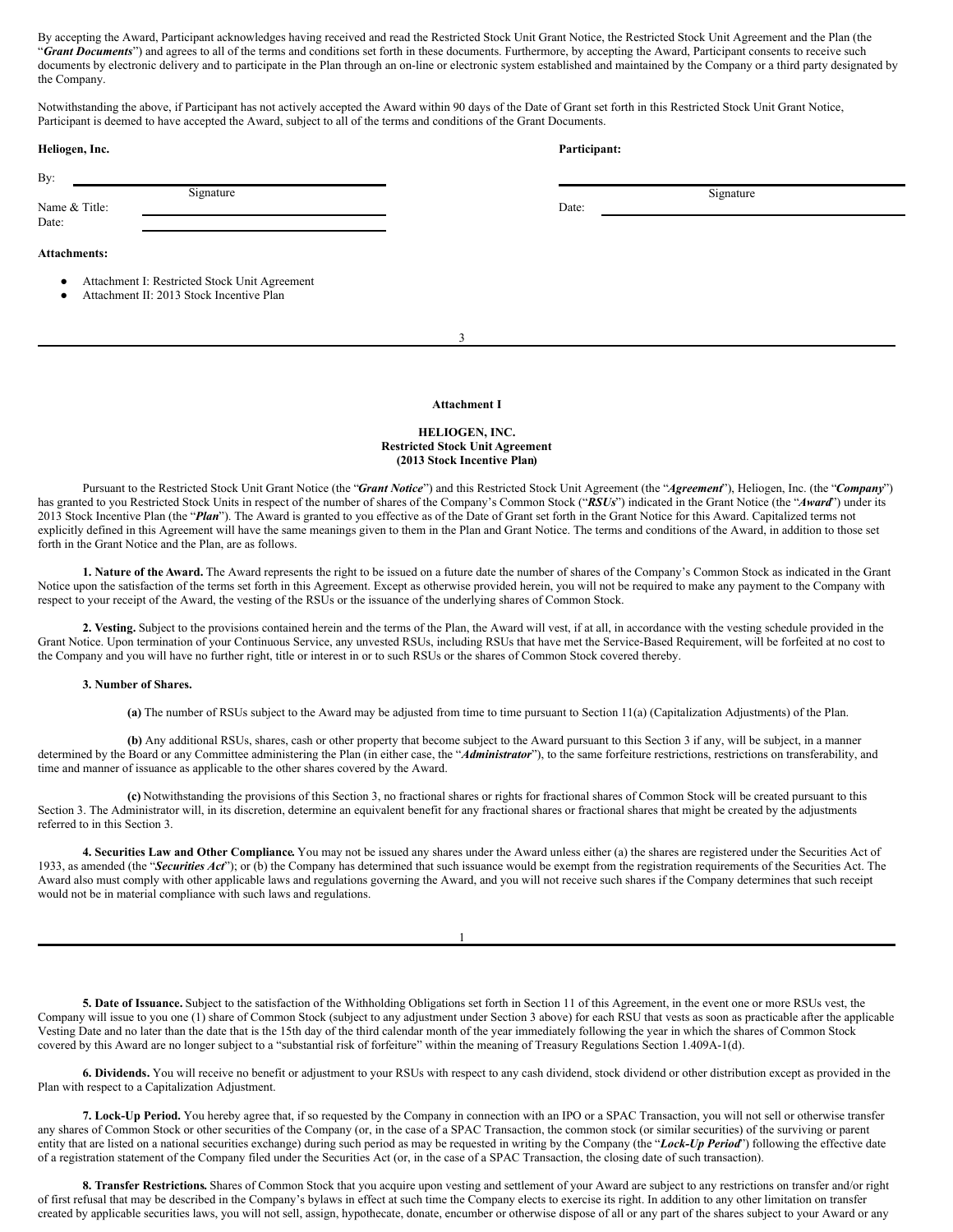<span id="page-14-0"></span>interest in such shares, whether voluntarily or by operation of law, by gift, by entering into a contract that requires shares to be issued at a future date, or otherwise, except in compliance with this Agreement, the Company's bylaws and applicable securities law.

**9. Restrictive Legends.** The shares of Common Stock issued in respect of your Award will be endorsed with appropriate legends as determined by the Company.

#### **10. Award not an Employment or Service Contract.**

**(a)** Subject to applicable law, your employment or other service with the Company or any Affiliate is not for any specified term and may be terminated by you or by the Company or an Affiliate at any time, for any reason, with or without cause and with or without notice. Nothing in this Agreement (including, but not limited to, the vesting of the Award pursuant to Section 2 or the issuance of the shares subject to the Award), the Plan or any covenant of good faith and fair dealing that may be found implicit in this Agreement or the Plan will: (i) confer upon you any right to continue in the employ of, or affiliation with, the Company or an Affiliate; (ii) constitute any promise or commitment by the Company or an Affiliate regarding the fact or nature of future positions, future work assignments, future compensation or any other term or condition of employment or affiliation; (iii) confer any right or benefit under this Agreement or the Plan unless such right or benefit has specifically accrued under the terms of this Agreement or Plan; or (iv) deprive the Company or an Affiliate of the right to terminate your employment or engagement at will (subject to applicable law) and without regard to any future vesting opportunity that you may have.

**(b)** By accepting this Award, you acknowledge and agree that the right to continue vesting in the Award pursuant to Section 2 and the schedule set forth in the Grant Notice is earned only by continuing as an employee, director or consultant at the will of the Company or an Affiliate (not through the act of being hired, being granted this Award or any other award or benefit) and that the Company has the right to reorganize, sell, spin-out or otherwise restructure one or more of its businesses or Affiliates at any time or from time to time, as it deems appropriate (a "*reorganization*"). You further acknowledge and agree that such reorganization could result in the termination of your Continuous Service, or the termination of Affiliate status of your employer and the loss of benefits available to you under this Agreement, including but not limited to, the termination of the right to continue vesting in the Award.

 $\overline{\phantom{a}}$ 

#### **11. Withholding Obligations.**

**(a)** On each Vesting Date, and on or before the time you receive a distribution of the shares underlying your RSUs, and at any other time as reasonably requested by the Company in accordance with applicable tax laws, you hereby authorize any required withholding from the Common Stock issuable to you and/or otherwise agree to make adequate provision, including in cash, for any sums required to satisfy the federal, state, local and foreign tax withholding obligations of the Company or any Affiliate that arise in connection with your Award (the "*Withholding Obligations*").

**(b)** By accepting your Award as set forth in the Grant Notice, you hereby (x) acknowledge and agree that you have elected a Sell to Cover (as defined in the Grant Notice) to permit you to satisfy the Withholding Obligations and that the Withholding Obligations shall be satisfied pursuant to this Section 11(b) and (y) further acknowledge and agree to the following provisions:

**(i)** You hereby irrevocably appoint [\_\_\_\_\_\_\_\_\_\_\_], or such other registered broker-dealer that is a member of the Financial Industry Regulatory Authority as the Company may select, as your agent (the "*Agent*"), and you authorize and direct the Agent to:

**(1)** Sell on the open market at the then prevailing market price(s), on your behalf, as soon as practicable on or after the date on which the shares of Common Stock are delivered to you pursuant to Section 5 hereof in connection with the vesting of the RSUs, the number (rounded up to the next whole number) of shares of Common Stock sufficient to generate proceeds to cover (A) the satisfaction of the Withholding Obligations arising from the vesting of those RSUs and the related issuance of shares of Common Stock to you and (B) all applicable fees and commissions due to, or required to be collected by, the Agent with respect thereto;

**(2)** Remit directly to the Company the proceeds necessary to satisfy the Withholding Obligations;

**(3)** Retain the amount required to cover all applicable fees and commissions due to, or required to be collected by, the Agent, relating directly to the sale of the shares of Common Stock referred to in clause (1) above; and

**(4)** Remit any remaining funds to you.

**(ii)** You hereby authorize the Company and the Agent to cooperate and communicate with one another to determine the number of shares of Common Stock that must be sold pursuant to Section 11(b)(i) to satisfy your obligations hereunder.

**(iii)** You acknowledge that the Agent is under no obligation to arrange for the sale of Common Stock at any particular price hereunder and that the Agent may effect sales hereunder in one or more sales and that the average price for executions resulting from bunched orders may be assigned to your account. You further acknowledge that you will be responsible for all brokerage fees and other costs of sale associated with this Agreement, and you agree to indemnify and hold the Company harmless from any losses, costs, damages, or expenses relating to any such sale. In addition, you acknowledge that it may not be possible to sell shares of Common Stock as provided herein due to (i) a legal or contractual restriction applicable to you or the Agent, (ii) a market disruption, (iii) a sale effected pursuant hereto that would not comply (or in the reasonable opinion of the Agent's counsel is likely not to comply) with the Securities Act, (iv) the Company's determination that sales may not be effected hereunder or (v) rules governing order execution priority on the national exchange where the Common Stock may be traded. In the event of the Agent's inability to sell shares of Common Stock, you will continue to be responsible for the timely payment to the Company of all federal, state, local and foreign taxes that are required by applicable laws and regulations to be withheld.

**(iv)** You acknowledge that regardless of any other term or condition of this Agreement, the Agent will not be liable to you for (A) special, indirect, punitive, exemplary, or consequential damages, or incidental losses or damages of any kind, or (B) any failure to perform or for any delay in performance that results from a cause or circumstance that is beyond its reasonable control.

**(v)** You hereby agree to execute and deliver to the Agent any other agreements or documents as the Agent reasonably deems necessary or appropriate to carry out the purposes and intent of this Agreement. The Agent is a third-party beneficiary of this Section 11(b).

**(vi)** Your Sell to Cover election is irrevocable. You have elected to Sell to Cover, and you acknowledge that you may not change this election at any

time in the future.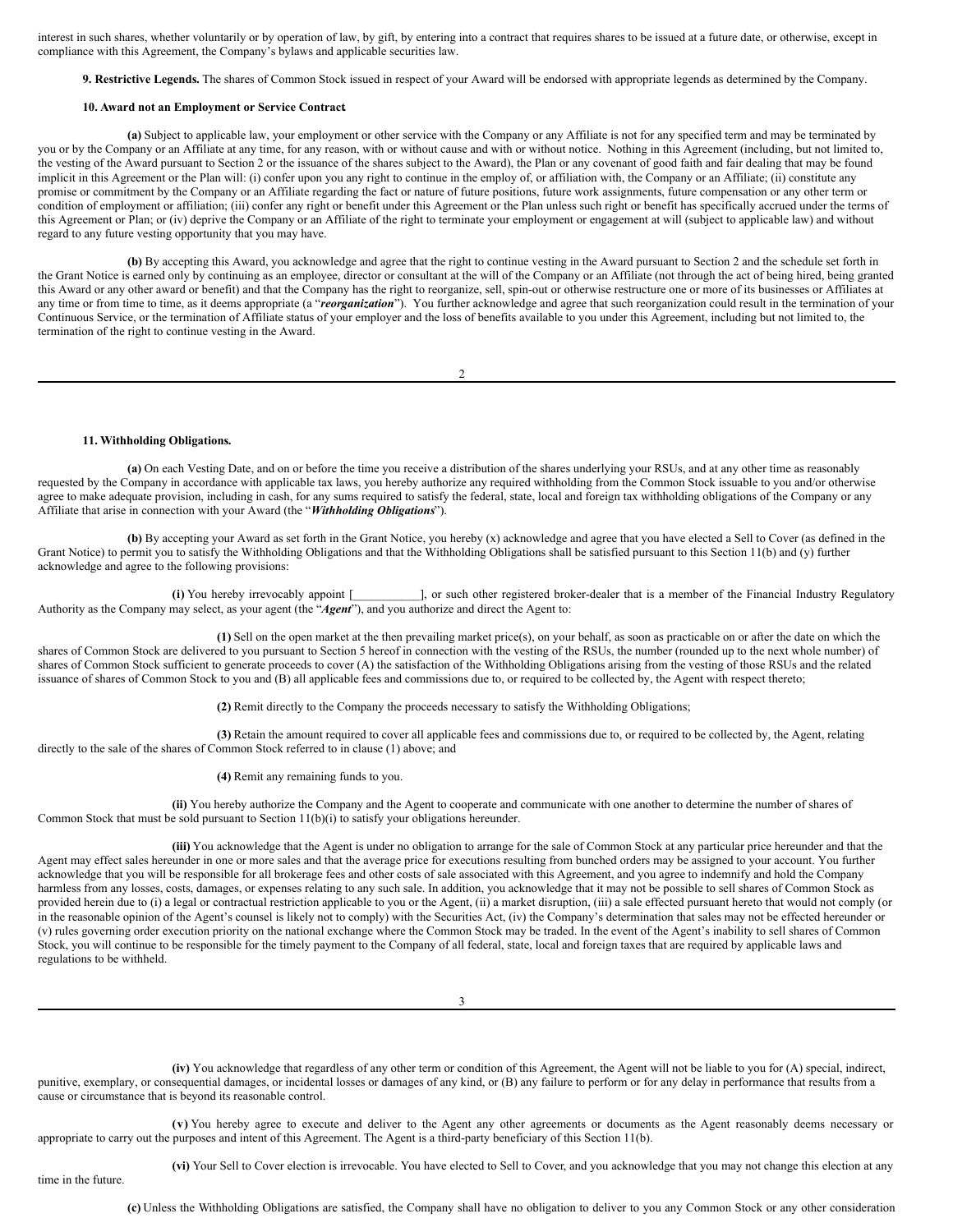#### pursuant to this Award.

**(d)** In the event the Withholding Obligations arise prior to the delivery to you of Common Stock or it is determined after the delivery of Common Stock to you that the amount of the Withholding Obligations was greater than the amount withheld by the Company, you agree to indemnify and hold the Company harmless from any failure by the Company to withhold the proper amount.

**12. Investment Representations.** In connection with your acquisition of the Award and the Common Stock under your Award, you represent to the Company the following:

**(a)** You are aware of the Company's business affairs and financial condition and have acquired sufficient information about the Company to reach an informed and knowledgeable decision to acquire the Common Stock. You are acquiring the Common Stock for investment for your own account only and not with a view to, or for resale in connection with, any "distribution" thereof within the meaning of the Securities Act.

**(b)** You understand that the Common Stock has not been registered under the Securities Act by reason of a specific exemption therefrom, which exemption depends upon, among other things, the bona fide nature of your investment intent as expressed in this Agreement.

**(c)** You further acknowledge and understand that the Common Stock must be held indefinitely unless the Common Stock is subsequently registered under the Securities Act or an exemption from such registration is available. You further acknowledge and understand that the Company is under no obligation to register the Common Stock. You understand that the certificate evidencing the Common Stock will be imprinted with a legend that prohibits the transfer of the Common Stock unless the Common Stock is registered or such registration is not required in the opinion of counsel for the Company.

4

**(d)** You are familiar with the provisions of Rules 144 and 701 under the Securities Act, as in effect from time to time, which, in substance, permit limited public resale of "restricted securities" acquired, directly or indirectly, from the issuer thereof (or from an affiliate of such issuer), in a non-public offering subject to the satisfaction of certain conditions. Rule 701 provides that if the issuer qualifies under Rule 701 at the time of issuance of the securities, such issuance will be exempt from registration under the Securities Act. In the event the Company becomes subject to the reporting requirements of Section 13 or 15(d) of the Exchange Act, the securities exempt under Rule 701 may be sold by you 90 days thereafter, subject to the satisfaction of certain of the conditions specified by Rule 144 and the Lock-Up Period agreement described in Section 7.

**(e)** In the event that the sale of the Common Stock does not qualify under Rule 701 at the time of issuance, then the Common Stock may be resold by you in certain limited circumstances subject to the provisions of Rule 144, which requires, among other things: (i) the availability of certain public information about the Company; and (ii) the resale occurring following the required holding period under Rule 144 after you have purchased, and made full payment of (within the meaning of Rule 144), the securities to be sold.

**(f)** You further understand that at the time you wish to sell the Common Stock there may be no public market upon which to make such a sale, and that, even if such a public market then exists, the Company may not be satisfying the current public information requirements of Rule 144 or 701, and that, in such event, you would be precluded from selling the Common Stock under Rule 144 or 701 even if the minimum holding period requirement had been satisfied.

**13. No Obligation to Minimize Taxes.** You acknowledge that the Company does not have any duty or obligation to minimize your liability for Withholding Obligations arising from the Award or to achieve any particular tax result and will not be liable to you for any Withholding Obligations arising in connection with the Award. If you become subject to taxation in more than one jurisdiction, the Company and/or your employer (or former employer, as applicable) may be required to withhold or account for Withholding Obligations in more than one jurisdiction.

**14. No Advice Regarding Grant.** The Company is not providing any tax, legal or financial advice, nor is the Company making any recommendations regarding your participation in the Plan, or your acquisition or sale of the underlying shares of Common Stock. You are hereby advised to consult with your own personal tax, financial and/or legal advisors regarding the Withholding Obligations arising in connection with the Award and by accepting the Award, you have agreed that you have done so or knowingly and voluntarily declined to do so.

**15. Unsecured Obligation.** The Award is unfunded, and as a holder of a vested Award, you will be considered an unsecured creditor of the Company with respect to the Company's obligation, if any, to issue shares pursuant to this Agreement. You will not have voting or any other rights as a stockholder of the Company with respect to the shares to be issued pursuant to this Agreement until such shares are issued to you pursuant to Section 5 of this Agreement. Upon such issuance, you will obtain full voting and other rights as a stockholder of the Company. Nothing contained in this Agreement, and no action taken pursuant to its provisions, will create or be construed to create a trust of any kind or a fiduciary relationship between you and the Company or any other person.

**16. Notices.** Any notices provided for in the Grant Notice, this Agreement or the Plan will be given in writing and will be deemed effectively given upon receipt or, in the case of notices delivered by the Company to you, five (5) days after deposit in the United States mail, postage prepaid, addressed to you at the last address you provided to the Company. Notwithstanding the foregoing, the Company may, in its sole discretion, decide to deliver any documents related to participation in the Plan and this Award by electronic means or to request your consent to participate in the Plan by electronic means. You hereby consent to receive such documents by electronic delivery and, if requested, to agree to participate in the Plan through an on-line or electronic system established and maintained by the Company or a third party designated by the Company.

5

#### **17. Miscellaneous.**

**(a)** As a condition to the grant of your Award or to the Company's issuance of any shares of Common Stock under this Agreement, the Company may require you to execute certain customary agreements entered into with the holders of capital stock of the Company, including without limitation, a right of first refusal and co-sale agreement and a stockholders agreement.

**(b)** The rights and obligations of the Company under the Award will be transferable to any one or more persons or entities, and all covenants and agreements hereunder will inure to the benefit of, and be enforceable by, the Company's successors and assigns. Your rights and obligations under the Award may only be assigned with the prior written consent of the Company.

**(c)** You agree upon request to execute any further documents or instruments necessary or desirable in the sole determination of the Company to carry out the purposes or intent of the Award.

**(d)** You acknowledge and agree that you have reviewed the documents provided to you in relation to the Award in their entirety, have had an opportunity to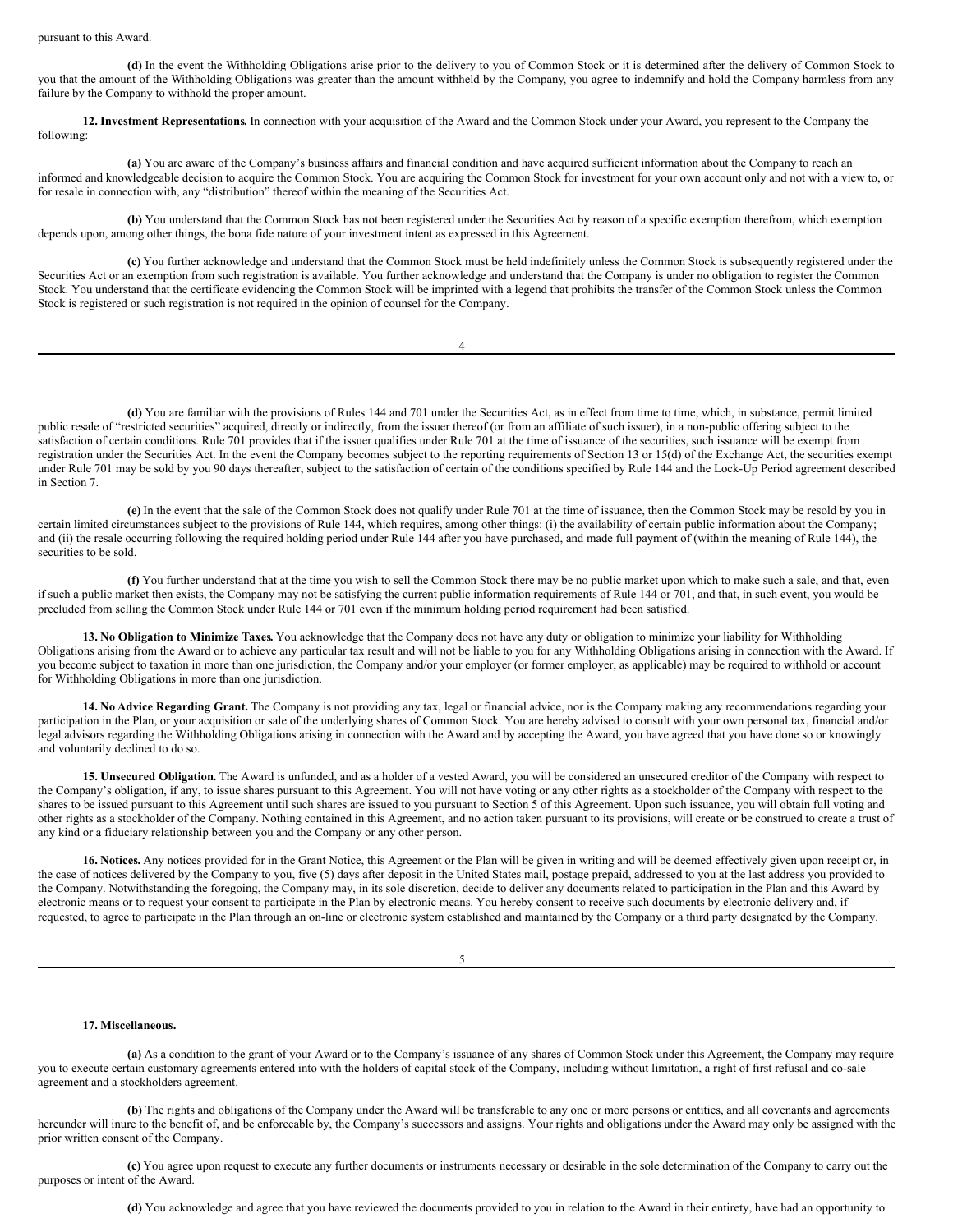obtain the advice of counsel prior to executing and accepting the Award, and fully understand all provisions of such documents.

**(e)** This Agreement will be subject to all applicable laws, rules, and regulations, and to such approvals by any governmental agencies or national securities exchanges as may be required.

**(f)** All obligations of the Company under the Plan and this Agreement will be binding on any successor to the Company, whether the existence of such successor is the result of a direct or indirect purchase, merger, consolidation, or otherwise, of all or substantially all of the business and/or assets of the Company.

**(g)** The Company reserves the right to impose other requirements on your participation in this Agreement, on the RSUs and on any shares of Common Stock acquired under the Plan, to the extent the Company determines it is necessary or advisable for legal or administrative reasons, and to require you to sign any additional agreements or undertakings that may be necessary to accomplish the foregoing.

**18. Governing Plan Document.** The Award is subject to all the provisions of the Plan, the provisions of which are hereby made a part of the Award, and is further subject to all interpretations, amendments, rules and regulations which may from time to time be promulgated and adopted pursuant to the Plan. Except as expressly provided herein, in the event of any conflict between the provisions of the Award and those of the Plan, the provisions of the Plan will control.

**19. Severability.** If all or any part of this Agreement or the Plan is declared by any court or governmental authority to be unlawful or invalid, such unlawfulness or invalidity will not invalidate any portion of this Agreement or the Plan not declared to be unlawful or invalid. Any Section of this Agreement (or part of such a Section) so declared to be unlawful or invalid will, if possible, be construed in a manner which will give effect to the terms of such Section or part of a Section to the fullest extent possible while remaining lawful and valid.

| ۰,<br>I<br>۰, |  |
|---------------|--|

**20. Governing Law and Venue***.* The interpretation, performance and enforcement of this Agreement will be governed by the law of the state of Delaware without regard to such state's conflict of laws rules.

**21. Effect on Other Employee Benefit Plans.** The value of the Award subject to this Agreement will not be included as compensation, earnings, salaries, or other similar terms used when calculating your benefits under any employee benefit plan sponsored by the Company or any Affiliate, except as such plan otherwise expressly provides. The Company expressly reserves its rights to amend, modify, or terminate any of the Company's or any Affiliate's employee benefit plans.

**22. Amendment.** This Agreement may not be modified, amended or terminated except by an instrument in writing, signed by you and by a duly authorized representative of the Company. Notwithstanding the foregoing, this Agreement may be amended solely by the Administrator by a writing which specifically states that it is amending this Agreement, so long as a copy of such amendment is delivered to you, and provided that, except as otherwise expressly provided in the Plan, no such amendment adversely affecting your rights hereunder may be made without your written consent. Without limiting the foregoing, the Administrator reserves the right to change, by written notice to you, the provisions of this Agreement in any way it may deem necessary or advisable to carry out the purpose of the grant as a result of any change in applicable laws or regulations or any future law, regulation, ruling, or judicial decision, provided that any such change will be applicable only to rights relating to that portion of the Award which is then subject to restrictions as provided herein.

**23. Compliance with Section 409A of the Code***.* This Award is intended to comply with the "short-term deferral" rule set forth in Treasury Regulations Section 1.409A-1(b)(4). Notwithstanding the foregoing, if it is determined that the Award fails to satisfy the requirements of the short-term deferral rule and is otherwise deferred compensation subject to Section 409A, and if you are a "specified employee" (within the meaning set forth Section 409A(a)(2)(B)(i) of the Code) as of the date of your separation from service (within the meaning of Treasury Regulations Section 1.409A-1(h)), then the issuance of any shares that would otherwise be made upon the date of the separation from service or within the first six months thereafter will not be made on the originally scheduled date(s) and will instead be issued in a lump sum on the date that is six months and one day after the date of the separation from service, with the balance of the shares issued thereafter in accordance with the original vesting and issuance schedule set forth above, but if and only if such delay in the issuance of the shares is necessary to avoid the imposition of taxation on you in respect of the shares under Section 409A of the Code. Each installment of shares that vests is intended to constitute a "separate payment" for purposes of Treasury Regulations Section 1.409A-2(b)(2). Notwithstanding any contrary provision of the Plan, the Grant Notice, or of this Agreement, under no circumstances will the Company reimburse you for any taxes or other costs under Section 409A or any other tax law or rule. All such taxes and costs are solely your responsibility.

This Agreement will be deemed to be accepted by you upon the signing (which may be electronic) by you of the Restricted Stock Unit Grant Notice to which it is attached or by *the deemed acceptance of this Agreement, as described in the Restricted Stock Unit Grant Notice.*

*\* \* \**

**Attachment II**

**2013 Stock Incentive Plan**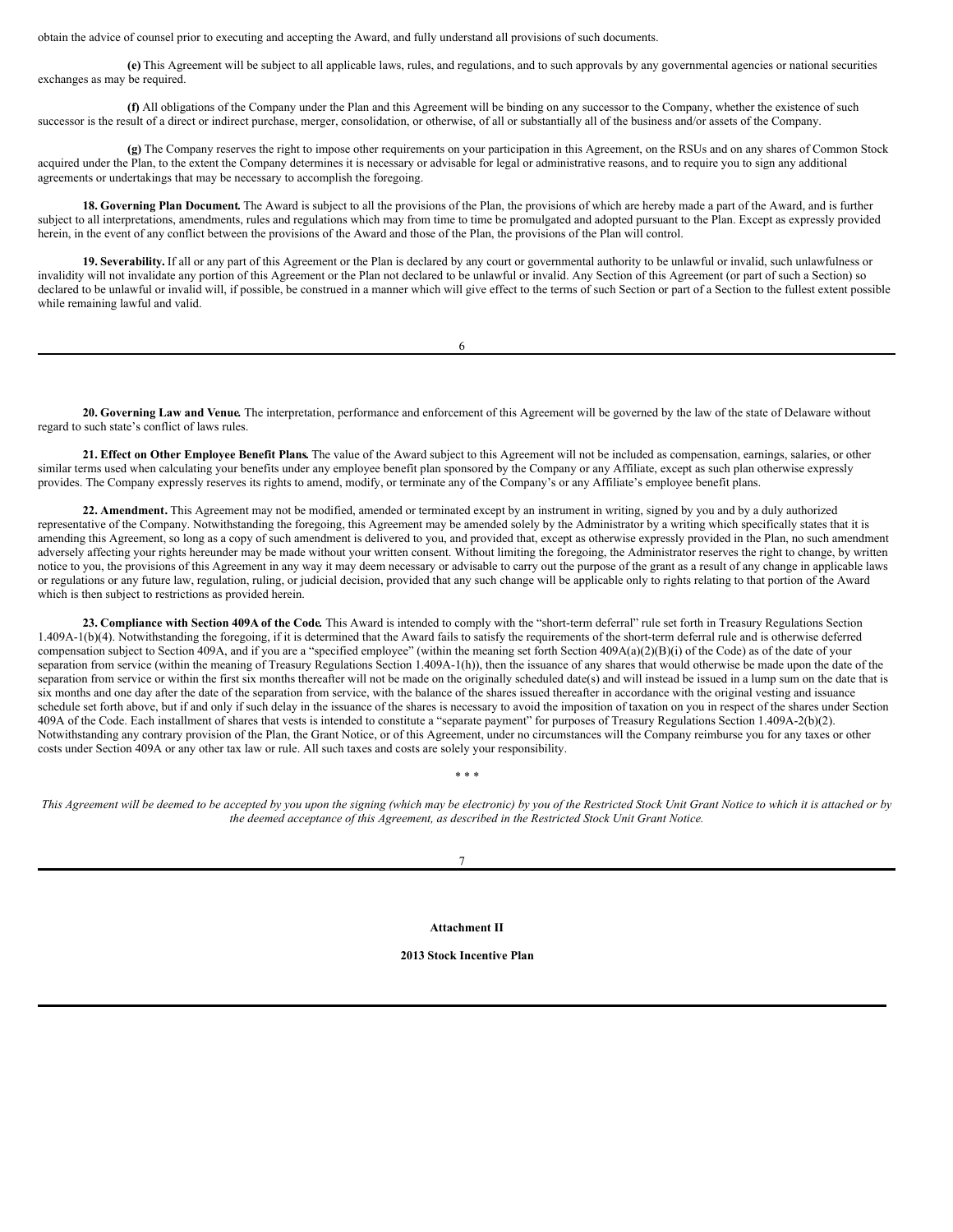#### **CALCULATION OF FILING FEE TABLE**

## Form S-8

(Form Type)

Heliogen, Inc.

(Exact name of Registrant as Specified in its Charter)

Table 1: Newly Registered Securities

<span id="page-17-0"></span>

|                         | <b>Title of Each Class</b><br>of                                                                                           | Fee                        | <b>Amount</b>                      | Proposed<br><b>Maximum</b>         | Proposed<br><b>Maximum</b>         |                 |                                                      |
|-------------------------|----------------------------------------------------------------------------------------------------------------------------|----------------------------|------------------------------------|------------------------------------|------------------------------------|-----------------|------------------------------------------------------|
| <b>Security</b><br>Type | <b>Securities to be</b><br>Registered                                                                                      | Calculation<br>Rule        | to be<br>Registered <sup>(1)</sup> | <b>Offering Price</b><br>Per Share | Aggregate<br><b>Offering Price</b> | <b>Fee Rate</b> | Amount of<br><b>Registration Fee</b> <sup>(11)</sup> |
| Equity                  | Heliogen, Inc. 2021<br><b>Equity Incentive</b><br>Plan<br>Common Stock,<br>\$0.0001 par value<br>per share                 | Rule $457(c)$<br>and $(h)$ | $19,218,844^{(2)(3)}$              | $$6.10^{(8)}$$                     | \$117,234,949                      | 0.0000927       | \$10,867.68                                          |
| Equity                  | Heliogen, Inc. 2021<br><b>Employee Stock</b><br><b>Purchase Plan</b><br>Common Stock,<br>\$0.0001 par value<br>per share   | Rule $457(c)$<br>and $(h)$ | $6,587,335^{(4)(5)}$               | $$6.10^{(9)}$$                     | \$40,182,744                       | 0.0000927       | \$3,724.94                                           |
| Equity                  | Heliogen, Inc. 2013<br><b>Stock Incentive</b><br>Plan<br>Common Stock,<br>\$0.0001 par value<br>per share<br><b>TOTAL:</b> | Rule $457(c)$<br>and $(h)$ | $45,268,238^{(6)}$                 | $$3.06^{(10)}$                     | \$138,520,809                      | 0.0000927       | \$12,840.88                                          |
|                         |                                                                                                                            |                            | 71,074,417                         |                                    | \$295,938,502                      |                 | \$27,433.50                                          |

- (1) Pursuant to Rule 416 under the Securities Act of 1933, as amended (the "*Securities Act*"), this Registration Statement shall also cover any additional shares of common stock of the Registrant ("*Common Stock*") which become issuable under the Heliogen, Inc. 2021 Equity Incentive Plan (the "*2021 Plan*"), the Heliogen, Inc. 2013 Stock Incentive Plan (the "*2013 Plan*"), and under the Heliogen, Inc. 2021 Employee Stock Purchase Plan (the "*2021 ESPP*") by reason of any stock dividend, stock split, recapitalization or any other similar transaction which results in an increase in the number of shares of the Registrant's outstanding Common Stock.
- (2) Represents shares of Common Stock reserved for issuance pursuant to future awards under the 2021 Plan. To the extent that any awards outstanding under the 2021 Plan are forfeited, are cancelled, are held back upon exercise or settlement of an award to cover any exercise price, as applicable, or tax withholding, are reacquired by the Registrant prior to vesting, are satisfied without the issuance of stock or are otherwise terminated (other than by exercise) subsequent to the date of this Registration Statement, the shares reserved for issuance pursuant to such awards will become available for issuance as shares of Common Stock under the 2021 Plan.
- (3) The number of shares reserved for issuance under the 2021 Plan was 11,884,163 as of December 30, 2021 and will automatically increase on January 1 of each year for a period of ten years commencing on January 1, 2022 and ending on (and including) January 1, 2031, in an amount equal to 4% of the common stock of all classes outstanding on December 31 of the preceding year; *provided*, *however*, that the Registrant's board of directors may act prior to January kt of a given year to provide that the increase for such year will be a lesser number of shares of Common Stock.
- (4) Represents shares of Common Stock reserved for future issuances under the 2021 ESPP.
- (5) The number of shares reserved for issuance under the 2021 ESPP was 4,753,665 (the "*Initial Share Reserve*") as of December 30, 2021 and will automatically increase January 1<sup>st</sup> of each year for a period of ten years commencing on January 1, 2022 and ending on (and including) January 1, 2031, in an amount equal to the lesser of (i) 1% of the common stock of all classes outstanding on December 31<sup>st</sup> of the preceding calendar year, and (ii) 9,507,330 shares of Common Stock (equal to two hundred percent (200%) of the Initial Share Reserve); *provided*, *however*, that the Registrant's board of directors may act prior to January  $\mathbb{N}$  of a given year to provide that the increase for such year will be a lesser number of shares of Common Stock.
- (6) Represents shares of Common Stock reserved for issuance pursuant to stock option and restricted stock unit awards outstanding under the 2013 Plan as of the date of this Registration Statement, which were assumed by the Registrant on December 30, 2021 pursuant to the Business Combination Agreement, dated as of July 6, 2021, by and among Athena Technology Acquisition Corp., HelioMax Merger Sub, Inc. and Heliogen, Inc.
- (8) Estimated solely for purposes of calculating the registration fee in accordance with Rule 457(c) and (h) of the Securities Act based on a per share price of \$6.10, the average of the high (\$6.40) and low (\$5.80) price of the Common Stock on March 6, 2022, as reported on The New York Stock Exchange, which date is within five business days prior to the filing of this Registration Statement.
- (9) Estimated solely for purposes of calculating the registration fee in accordance with Rule 457(c) and (h) of the Securities Act based on a per share price of \$6.10, the average of the high (\$6.40) and low (\$5.80) price of the Common Stock on March 6, 2022, as reported on The New York Stock Exchange, which date is within five business days prior to the filing of this Registration Statement.